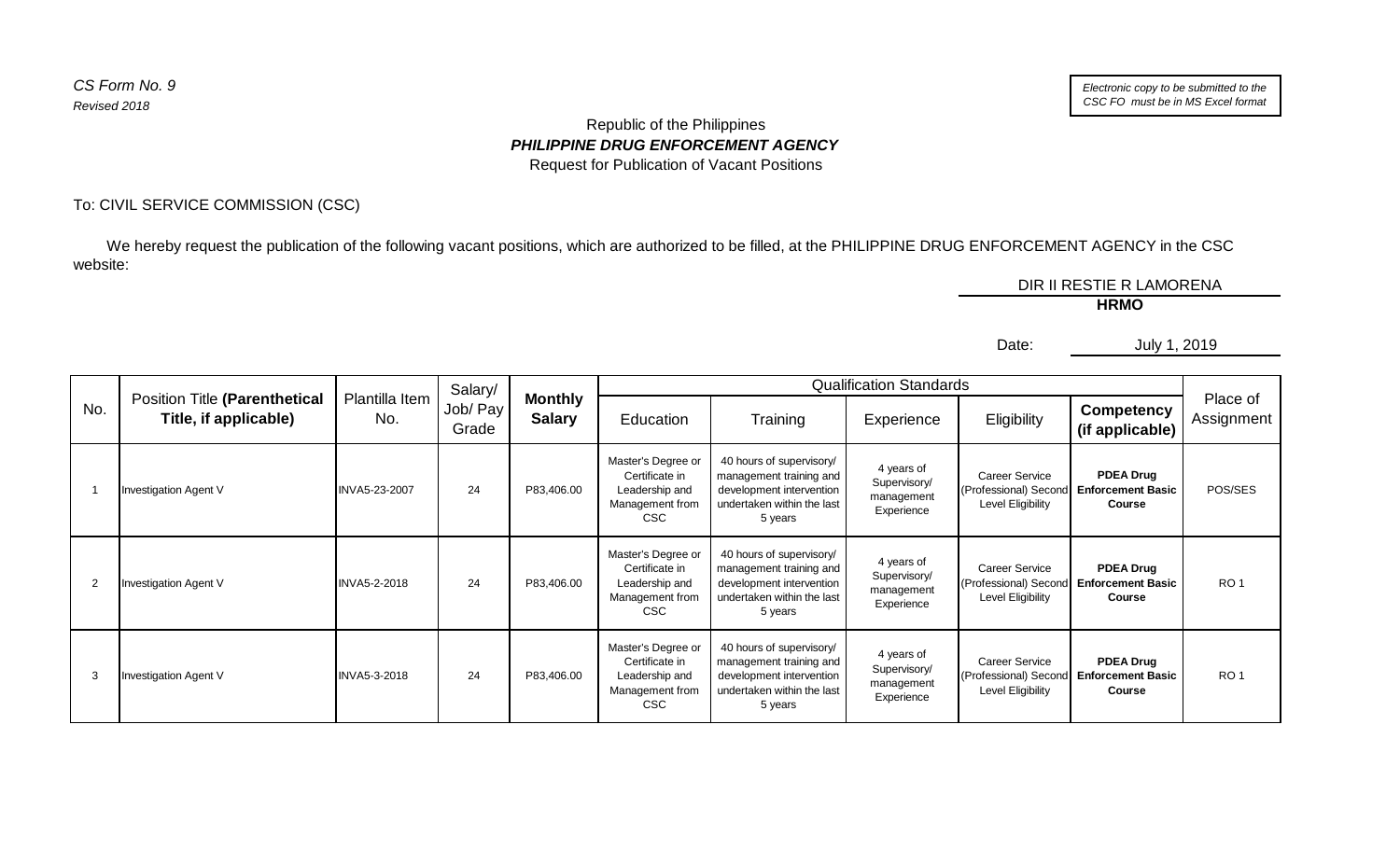| -4 | Investigation Agent V        | INVA5-80-2018       | 24 | P83.406.00 | Master's Degree or<br>Certificate in<br>Leadership and<br>Management from<br><b>CSC</b> | 40 hours of supervisory/<br>management training and<br>development intervention<br>undertaken within the last<br>5 years | 4 years of<br>Supervisory/<br>management<br>Experience | Career Service<br>(Professional) Second Enforcement Basic<br><b>Level Eligibility</b> | <b>PDEA Drug</b><br>Course                                            | CAR             |
|----|------------------------------|---------------------|----|------------|-----------------------------------------------------------------------------------------|--------------------------------------------------------------------------------------------------------------------------|--------------------------------------------------------|---------------------------------------------------------------------------------------|-----------------------------------------------------------------------|-----------------|
| 5  | <b>Investigation Agent V</b> | INVA5-81-2018       | 24 | P83,406.00 | Master's Degree or<br>Certificate in<br>Leadership and<br>Management from<br><b>CSC</b> | 40 hours of supervisory/<br>management training and<br>development intervention<br>undertaken within the last<br>5 years | 4 years of<br>Supervisory/<br>management<br>Experience | <b>Career Service</b><br>(Professional) Second Enforcement Basic<br>Level Eligibility | <b>PDEA Drug</b><br>Course                                            | <b>CAR</b>      |
| 6  | Investigation Agent V        | INVA5-6-2018        | 24 | P83,406.00 | Master's Degree or<br>Certificate in<br>Leadership and<br>Management from<br><b>CSC</b> | 40 hours of supervisory/<br>management training and<br>development intervention<br>undertaken within the last<br>5 years | 4 years of<br>Supervisory/<br>management<br>Experience | <b>Career Service</b><br>Level Eligibility                                            | <b>PDEA Drug</b><br>(Professional) Second Enforcement Basic<br>Course | RO <sub>2</sub> |
| -7 | Investigation Agent V        | <b>INVA5-9-2018</b> | 24 | P83.406.00 | Master's Degree or<br>Certificate in<br>Leadership and<br>Management from<br><b>CSC</b> | 40 hours of supervisory/<br>management training and<br>development intervention<br>undertaken within the last<br>5 years | 4 years of<br>Supervisory/<br>management<br>Experience | <b>Career Service</b><br>(Professional) Second Enforcement Basic<br>Level Eligibility | <b>PDEA Drug</b><br>Course                                            | RO <sub>2</sub> |
| -8 | <b>Investigation Agent V</b> | INVA5-11-2018       | 24 | P83,406.00 | Master's Degree or<br>Certificate in<br>Leadership and<br>Management from<br><b>CSC</b> | 40 hours of supervisory/<br>management training and<br>development intervention<br>undertaken within the last<br>5 years | 4 years of<br>Supervisory/<br>management<br>Experience | Career Service<br>(Professional) Second Enforcement Basic<br><b>Level Eligibility</b> | <b>PDEA Drug</b><br>Course                                            | RO <sub>3</sub> |
| 9  | Investigation Agent V        | INVA5-12-2018       | 24 | P83.406.00 | Master's Degree or<br>Certificate in<br>Leadership and<br>Management from<br><b>CSC</b> | 40 hours of supervisory/<br>management training and<br>development intervention<br>undertaken within the last<br>5 years | 4 years of<br>Supervisory/<br>management<br>Experience | <b>Career Service</b><br>Level Eligibility                                            | <b>PDEA Drug</b><br>(Professional) Second Enforcement Basic<br>Course | RO <sub>3</sub> |
| 10 | Investigation Agent V        | INVA5-15-2018       | 24 | P83,406.00 | Master's Degree or<br>Certificate in<br>Leadership and<br>Management from<br><b>CSC</b> | 40 hours of supervisory/<br>management training and<br>development intervention<br>undertaken within the last<br>5 years | 4 years of<br>Supervisory/<br>management<br>Experience | Career Service<br>(Professional) Second Enforcement Basic<br><b>Level Eligibility</b> | <b>PDEA Drug</b><br>Course                                            | RO <sub>3</sub> |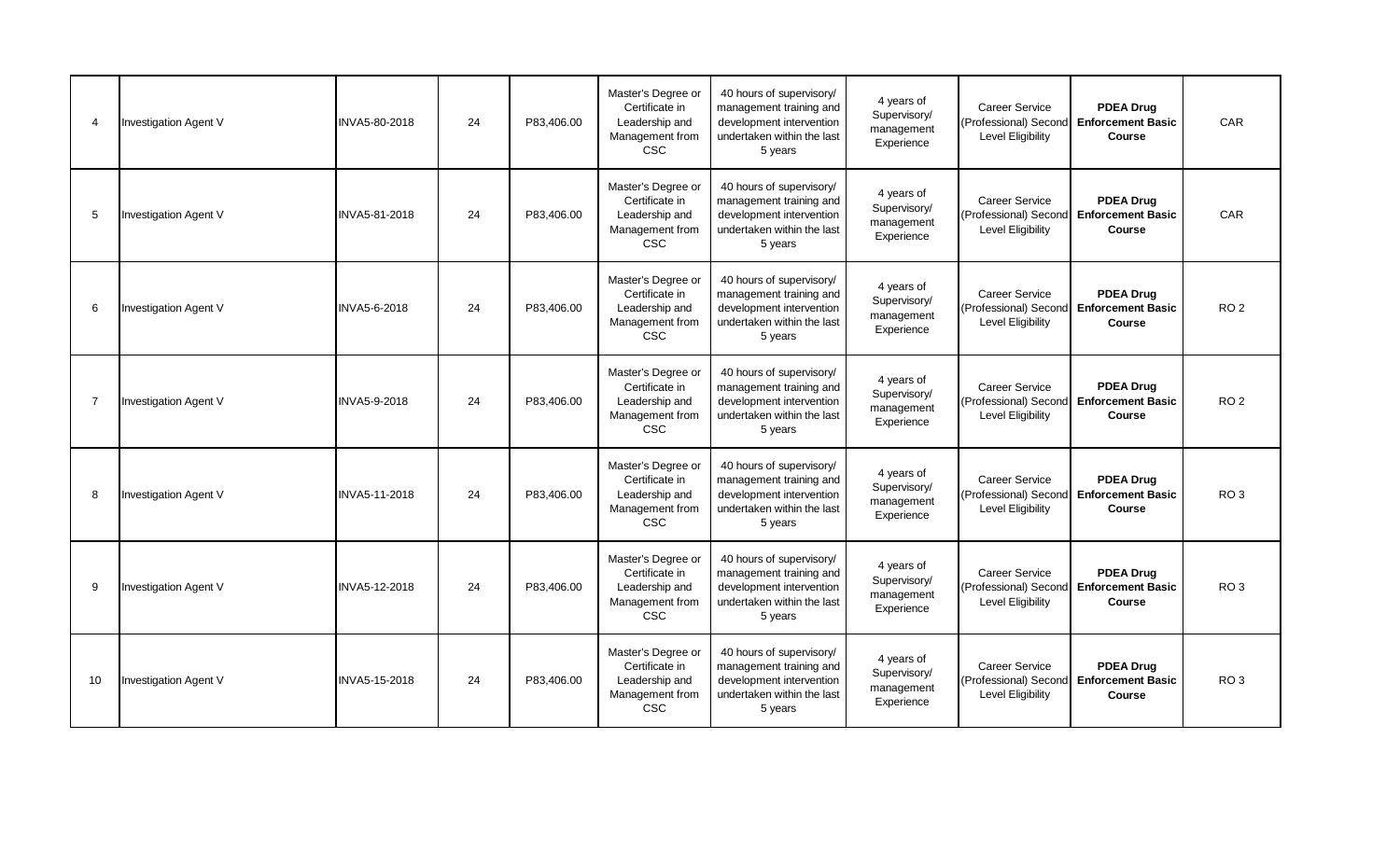| 11 | Investigation Agent V        | INVA5-16-2018 | 24 | P83.406.00 | Master's Degree or<br>Certificate in<br>Leadership and<br>Management from<br><b>CSC</b> | 40 hours of supervisory/<br>management training and<br>development intervention<br>undertaken within the last<br>5 years | 4 years of<br>Supervisory/<br>management<br>Experience | Career Service<br>(Professional) Second Enforcement Basic<br><b>Level Eligibility</b> | <b>PDEA Drug</b><br>Course                                            | RO <sub>3</sub> |
|----|------------------------------|---------------|----|------------|-----------------------------------------------------------------------------------------|--------------------------------------------------------------------------------------------------------------------------|--------------------------------------------------------|---------------------------------------------------------------------------------------|-----------------------------------------------------------------------|-----------------|
| 12 | Investigation Agent V        | INVA5-17-2018 | 24 | P83,406.00 | Master's Degree or<br>Certificate in<br>Leadership and<br>Management from<br><b>CSC</b> | 40 hours of supervisory/<br>management training and<br>development intervention<br>undertaken within the last<br>5 years | 4 years of<br>Supervisory/<br>management<br>Experience | <b>Career Service</b><br>(Professional) Second Enforcement Basic<br>Level Eligibility | <b>PDEA Drug</b><br>Course                                            | <b>RO 4-A</b>   |
| 13 | Investigation Agent V        | INVA5-19-2018 | 24 | P83,406.00 | Master's Degree or<br>Certificate in<br>Leadership and<br>Management from<br><b>CSC</b> | 40 hours of supervisory/<br>management training and<br>development intervention<br>undertaken within the last<br>5 years | 4 years of<br>Supervisory/<br>management<br>Experience | <b>Career Service</b><br>Level Eligibility                                            | <b>PDEA Drug</b><br>(Professional) Second Enforcement Basic<br>Course | <b>RO 4-A</b>   |
| 14 | Investigation Agent V        | INVA5-20-2018 | 24 | P83.406.00 | Master's Degree or<br>Certificate in<br>Leadership and<br>Management from<br><b>CSC</b> | 40 hours of supervisory/<br>management training and<br>development intervention<br>undertaken within the last<br>5 years | 4 years of<br>Supervisory/<br>management<br>Experience | <b>Career Service</b><br>(Professional) Second Enforcement Basic<br>Level Eligibility | <b>PDEA Drug</b><br>Course                                            | <b>RO 4-A</b>   |
| 15 | <b>Investigation Agent V</b> | INVA5-21-2018 | 24 | P83,406.00 | Master's Degree or<br>Certificate in<br>Leadership and<br>Management from<br><b>CSC</b> | 40 hours of supervisory/<br>management training and<br>development intervention<br>undertaken within the last<br>5 years | 4 years of<br>Supervisory/<br>management<br>Experience | Career Service<br>(Professional) Second Enforcement Basic<br><b>Level Eligibility</b> | <b>PDEA Drug</b><br>Course                                            | <b>RO 4-A</b>   |
| 16 | Investigation Agent V        | INVA5-22-2018 | 24 | P83.406.00 | Master's Degree or<br>Certificate in<br>Leadership and<br>Management from<br><b>CSC</b> | 40 hours of supervisory/<br>management training and<br>development intervention<br>undertaken within the last<br>5 years | 4 years of<br>Supervisory/<br>management<br>Experience | <b>Career Service</b><br>Level Eligibility                                            | <b>PDEA Drug</b><br>(Professional) Second Enforcement Basic<br>Course | $RO$ 4-B        |
| 17 | Investigation Agent V        | INVA5-24-2018 | 24 | P83,406.00 | Master's Degree or<br>Certificate in<br>Leadership and<br>Management from<br><b>CSC</b> | 40 hours of supervisory/<br>management training and<br>development intervention<br>undertaken within the last<br>5 years | 4 years of<br>Supervisory/<br>management<br>Experience | Career Service<br>(Professional) Second Enforcement Basic<br><b>Level Eligibility</b> | <b>PDEA Drug</b><br>Course                                            | <b>RO 4-B</b>   |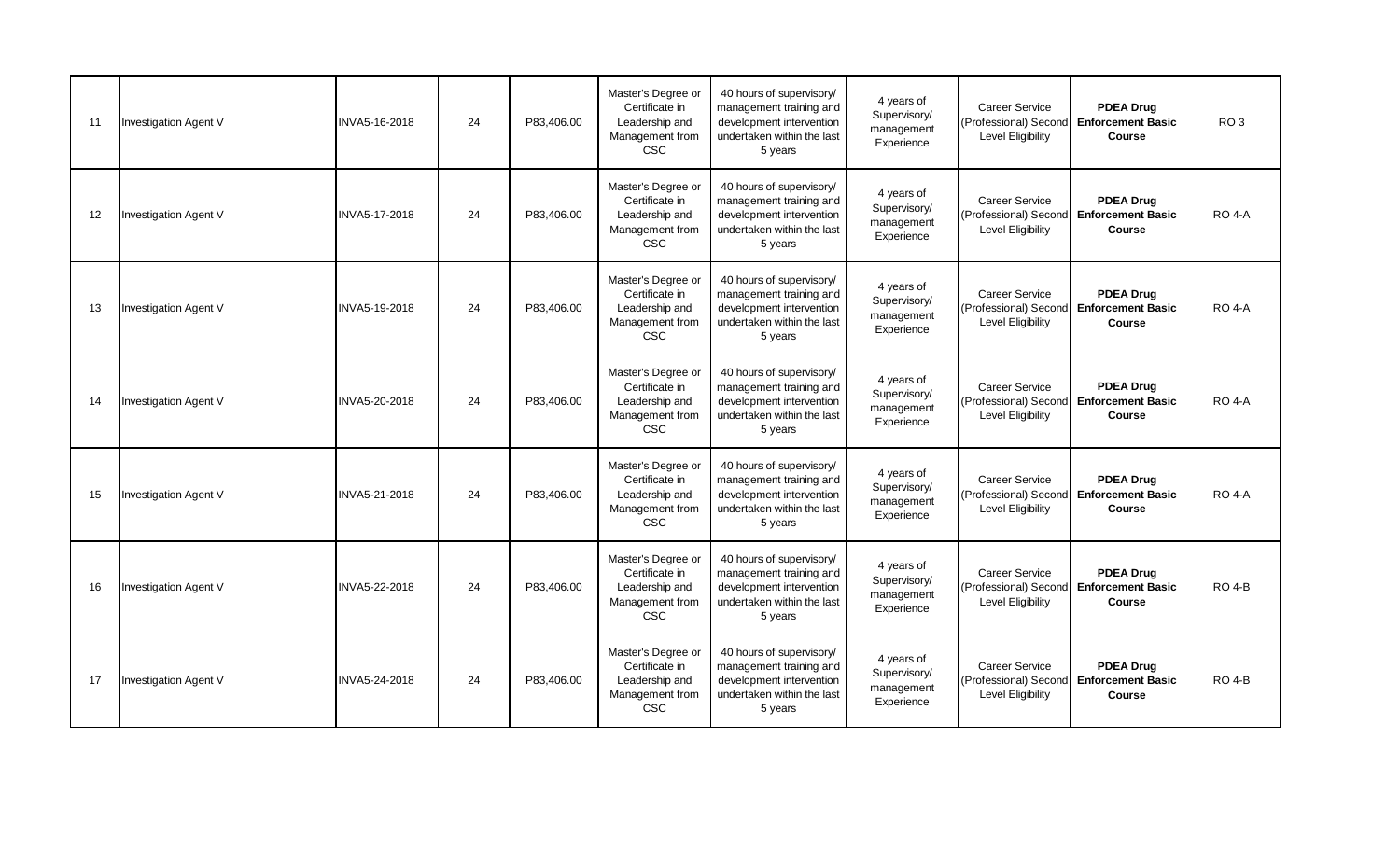| 18 | <b>Investigation Agent V</b> | INVA5-25-2018 | 24 | P83.406.00 | Master's Degree or<br>Certificate in<br>Leadership and<br>Management from<br><b>CSC</b> | 40 hours of supervisory/<br>management training and<br>development intervention<br>undertaken within the last<br>5 years | 4 years of<br>Supervisory/<br>management<br>Experience | <b>Career Service</b><br>(Professional) Second<br>Level Eligibility | <b>PDEA Drug</b><br><b>Enforcement Basic</b><br>Course        | $RO$ 4-B           |
|----|------------------------------|---------------|----|------------|-----------------------------------------------------------------------------------------|--------------------------------------------------------------------------------------------------------------------------|--------------------------------------------------------|---------------------------------------------------------------------|---------------------------------------------------------------|--------------------|
| 19 | <b>Investigation Agent V</b> | INVA5-26-2018 | 24 | P83,406.00 | Master's Degree or<br>Certificate in<br>Leadership and<br>Management from<br><b>CSC</b> | 40 hours of supervisory/<br>management training and<br>development intervention<br>undertaken within the last<br>5 years | 4 years of<br>Supervisory/<br>management<br>Experience | <b>Career Service</b><br>(Professional) Second<br>Level Eligibility | <b>PDEA Drug</b><br><b>Enforcement Basic</b><br><b>Course</b> | RO <sub>4-</sub> B |
| 20 | <b>Investigation Agent V</b> | INVA5-28-2018 | 24 | P83,406.00 | Master's Degree or<br>Certificate in<br>Leadership and<br>Management from<br><b>CSC</b> | 40 hours of supervisory/<br>management training and<br>development intervention<br>undertaken within the last<br>5 years | 4 years of<br>Supervisory/<br>management<br>Experience | <b>Career Service</b><br>(Professional) Second<br>Level Eligibility | <b>PDEA Drug</b><br><b>Enforcement Basic</b><br>Course        | RO <sub>5</sub>    |
| 21 | <b>Investigation Agent V</b> | INVA5-29-2018 | 24 | P83.406.00 | Master's Degree or<br>Certificate in<br>Leadership and<br>Management from<br><b>CSC</b> | 40 hours of supervisory/<br>management training and<br>development intervention<br>undertaken within the last<br>5 years | 4 years of<br>Supervisory/<br>management<br>Experience | <b>Career Service</b><br>(Professional) Second<br>Level Eligibility | <b>PDEA Drug</b><br><b>Enforcement Basic</b><br>Course        | RO <sub>5</sub>    |
| 22 | <b>Investigation Agent V</b> | INVA5-32-2018 | 24 | P83,406.00 | Master's Degree or<br>Certificate in<br>Leadership and<br>Management from<br><b>CSC</b> | 40 hours of supervisory/<br>management training and<br>development intervention<br>undertaken within the last<br>5 years | 4 years of<br>Supervisory/<br>management<br>Experience | Career Service<br>(Professional) Second<br>Level Eligibility        | <b>PDEA Drug</b><br><b>Enforcement Basic</b><br>Course        | RO <sub>5</sub>    |
| 23 | <b>Investigation Agent V</b> | INVA5-33-2018 | 24 | P83.406.00 | Master's Degree or<br>Certificate in<br>Leadership and<br>Management from<br><b>CSC</b> | 40 hours of supervisory/<br>management training and<br>development intervention<br>undertaken within the last<br>5 years | 4 years of<br>Supervisory/<br>management<br>Experience | <b>Career Service</b><br>(Professional) Second<br>Level Eligibility | <b>PDEA Drug</b><br><b>Enforcement Basic</b><br>Course        | RO <sub>6</sub>    |
| 24 | <b>Investigation Agent V</b> | INVA5-34-2018 | 24 | P83,406.00 | Master's Degree or<br>Certificate in<br>Leadership and<br>Management from<br><b>CSC</b> | 40 hours of supervisory/<br>management training and<br>development intervention<br>undertaken within the last<br>5 years | 4 years of<br>Supervisory/<br>management<br>Experience | <b>Career Service</b><br>(Professional) Second<br>Level Eligibility | <b>PDEA Drug</b><br><b>Enforcement Basic</b><br>Course        | RO <sub>6</sub>    |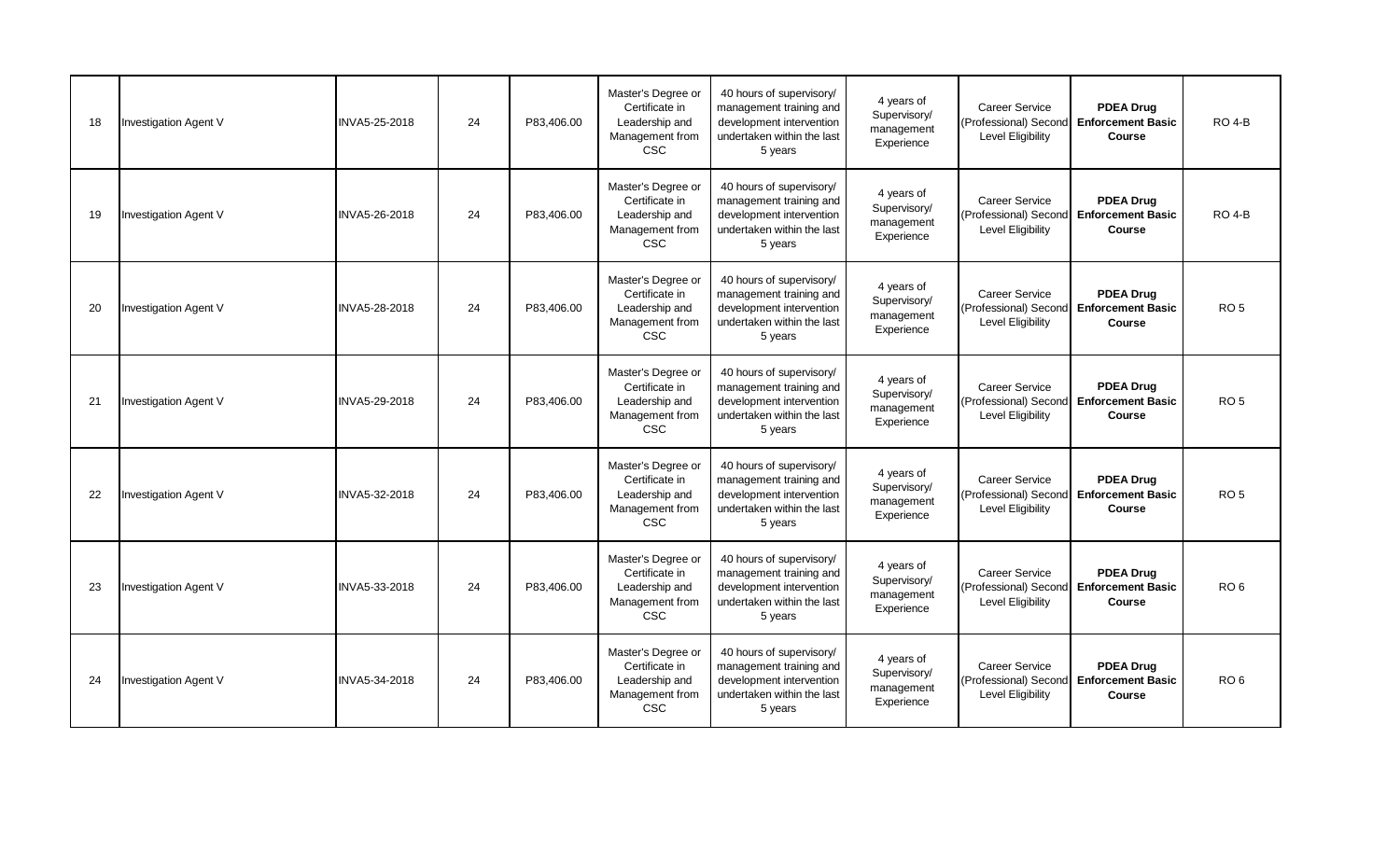| 25 | <b>Investigation Agent V</b> | INVA5-35-2018 | 24 | P83.406.00 | Master's Degree or<br>Certificate in<br>Leadership and<br>Management from<br><b>CSC</b> | 40 hours of supervisory/<br>management training and<br>development intervention<br>undertaken within the last<br>5 years | 4 years of<br>Supervisory/<br>management<br>Experience | <b>Career Service</b><br>(Professional) Second<br>Level Eligibility        | <b>PDEA Drug</b><br><b>Enforcement Basic</b><br>Course        | RO <sub>6</sub> |
|----|------------------------------|---------------|----|------------|-----------------------------------------------------------------------------------------|--------------------------------------------------------------------------------------------------------------------------|--------------------------------------------------------|----------------------------------------------------------------------------|---------------------------------------------------------------|-----------------|
| 26 | <b>Investigation Agent V</b> | INVA5-36-2018 | 24 | P83,406.00 | Master's Degree or<br>Certificate in<br>Leadership and<br>Management from<br><b>CSC</b> | 40 hours of supervisory/<br>management training and<br>development intervention<br>undertaken within the last<br>5 years | 4 years of<br>Supervisory/<br>management<br>Experience | <b>Career Service</b><br>(Professional) Second<br>Level Eligibility        | <b>PDEA Drug</b><br><b>Enforcement Basic</b><br><b>Course</b> | RO <sub>6</sub> |
| 27 | <b>Investigation Agent V</b> | INVA5-37-2018 | 24 | P83,406.00 | Master's Degree or<br>Certificate in<br>Leadership and<br>Management from<br><b>CSC</b> | 40 hours of supervisory/<br>management training and<br>development intervention<br>undertaken within the last<br>5 years | 4 years of<br>Supervisory/<br>management<br>Experience | <b>Career Service</b><br>(Professional) Second<br>Level Eligibility        | <b>PDEA Drug</b><br><b>Enforcement Basic</b><br>Course        | RO <sub>6</sub> |
| 28 | <b>Investigation Agent V</b> | INVA5-38-2018 | 24 | P83.406.00 | Master's Degree or<br>Certificate in<br>Leadership and<br>Management from<br><b>CSC</b> | 40 hours of supervisory/<br>management training and<br>development intervention<br>undertaken within the last<br>5 years | 4 years of<br>Supervisory/<br>management<br>Experience | <b>Career Service</b><br>(Professional) Second<br>Level Eligibility        | <b>PDEA Drug</b><br><b>Enforcement Basic</b><br>Course        | RO <sub>6</sub> |
| 29 | <b>Investigation Agent V</b> | INVA5-48-2018 | 24 | P83,406.00 | Master's Degree or<br>Certificate in<br>Leadership and<br>Management from<br><b>CSC</b> | 40 hours of supervisory/<br>management training and<br>development intervention<br>undertaken within the last<br>5 years | 4 years of<br>Supervisory/<br>management<br>Experience | Career Service<br>(Professional) Second<br>Level Eligibility               | <b>PDEA Drug</b><br><b>Enforcement Basic</b><br>Course        | RO <sub>8</sub> |
| 30 | <b>Investigation Agent V</b> | INVA5-51-2018 | 24 | P83.406.00 | Master's Degree or<br>Certificate in<br>Leadership and<br>Management from<br><b>CSC</b> | 40 hours of supervisory/<br>management training and<br>development intervention<br>undertaken within the last<br>5 years | 4 years of<br>Supervisory/<br>management<br>Experience | <b>Career Service</b><br>(Professional) Second<br><b>Level Eligibility</b> | <b>PDEA Drug</b><br><b>Enforcement Basic</b><br>Course        | RO <sub>9</sub> |
| 31 | <b>Investigation Agent V</b> | INVA5-56-2018 | 24 | P83,406.00 | Master's Degree or<br>Certificate in<br>Leadership and<br>Management from<br><b>CSC</b> | 40 hours of supervisory/<br>management training and<br>development intervention<br>undertaken within the last<br>5 years | 4 years of<br>Supervisory/<br>management<br>Experience | <b>Career Service</b><br>(Professional) Second<br><b>Level Eligibility</b> | <b>PDEA Drug</b><br><b>Enforcement Basic</b><br>Course        | <b>RO 10</b>    |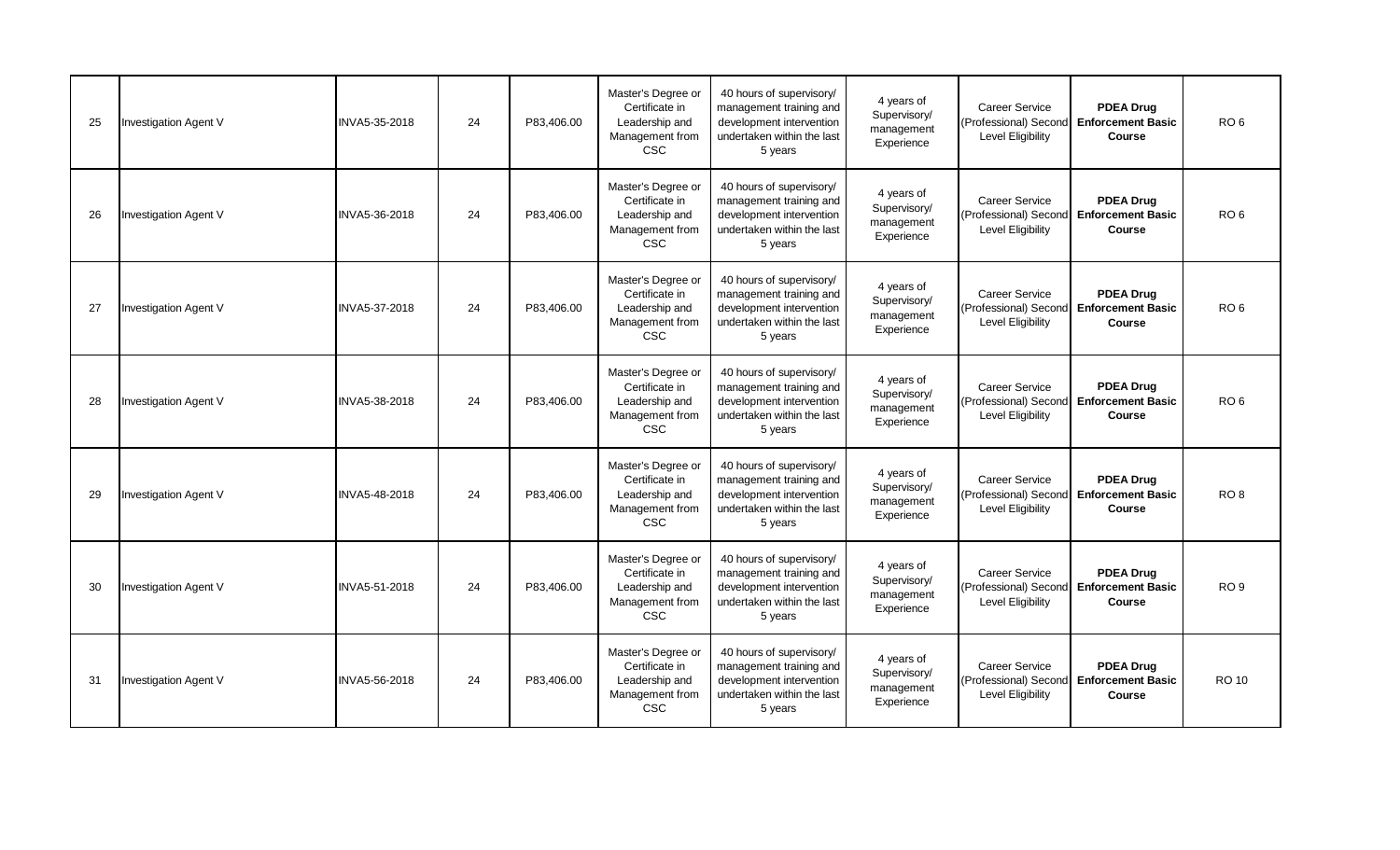| 32 | <b>Investigation Agent V</b> | INVA5-57-2018 | 24 | P83.406.00 | Master's Degree or<br>Certificate in<br>Leadership and<br>Management from<br><b>CSC</b> | 40 hours of supervisory/<br>management training and<br>development intervention<br>undertaken within the last<br>5 years | 4 years of<br>Supervisory/<br>management<br>Experience | <b>Career Service</b><br>(Professional) Second<br><b>Level Eligibility</b> | <b>PDEA Drug</b><br><b>Enforcement Basic</b><br>Course        | RO 11        |
|----|------------------------------|---------------|----|------------|-----------------------------------------------------------------------------------------|--------------------------------------------------------------------------------------------------------------------------|--------------------------------------------------------|----------------------------------------------------------------------------|---------------------------------------------------------------|--------------|
| 33 | <b>Investigation Agent V</b> | INVA5-59-2018 | 24 | P83,406.00 | Master's Degree or<br>Certificate in<br>Leadership and<br>Management from<br><b>CSC</b> | 40 hours of supervisory/<br>management training and<br>development intervention<br>undertaken within the last<br>5 years | 4 years of<br>Supervisory/<br>management<br>Experience | <b>Career Service</b><br>(Professional) Second<br><b>Level Eligibility</b> | <b>PDEA Drug</b><br><b>Enforcement Basic</b><br><b>Course</b> | RO 11        |
| 34 | <b>Investigation Agent V</b> | INVA5-60-2018 | 24 | P83,406.00 | Master's Degree or<br>Certificate in<br>Leadership and<br>Management from<br><b>CSC</b> | 40 hours of supervisory/<br>management training and<br>development intervention<br>undertaken within the last<br>5 years | 4 years of<br>Supervisory/<br>management<br>Experience | <b>Career Service</b><br>(Professional) Second<br>Level Eligibility        | <b>PDEA Drug</b><br><b>Enforcement Basic</b><br>Course        | RO 11        |
| 35 | <b>Investigation Agent V</b> | INVA5-62-2018 | 24 | P83.406.00 | Master's Degree or<br>Certificate in<br>Leadership and<br>Management from<br><b>CSC</b> | 40 hours of supervisory/<br>management training and<br>development intervention<br>undertaken within the last<br>5 years | 4 years of<br>Supervisory/<br>management<br>Experience | <b>Career Service</b><br>(Professional) Second<br><b>Level Eligibility</b> | <b>PDEA Drug</b><br><b>Enforcement Basic</b><br>Course        | <b>RO 12</b> |
| 36 | <b>Investigation Agent V</b> | INVA5-65-2018 | 24 | P83,406.00 | Master's Degree or<br>Certificate in<br>Leadership and<br>Management from<br><b>CSC</b> | 40 hours of supervisory/<br>management training and<br>development intervention<br>undertaken within the last<br>5 years | 4 years of<br>Supervisory/<br>management<br>Experience | Career Service<br>(Professional) Second<br>Level Eligibility               | <b>PDEA Drug</b><br><b>Enforcement Basic</b><br>Course        | <b>RO 12</b> |
| 37 | <b>Investigation Agent V</b> | INVA5-66-2018 | 24 | P83.406.00 | Master's Degree or<br>Certificate in<br>Leadership and<br>Management from<br><b>CSC</b> | 40 hours of supervisory/<br>management training and<br>development intervention<br>undertaken within the last<br>5 years | 4 years of<br>Supervisory/<br>management<br>Experience | <b>Career Service</b><br>(Professional) Second<br><b>Level Eligibility</b> | <b>PDEA Drug</b><br><b>Enforcement Basic</b><br>Course        | RO 13        |
| 38 | <b>Investigation Agent V</b> | INVA5-68-2018 | 24 | P83,406.00 | Master's Degree or<br>Certificate in<br>Leadership and<br>Management from<br><b>CSC</b> | 40 hours of supervisory/<br>management training and<br>development intervention<br>undertaken within the last<br>5 years | 4 years of<br>Supervisory/<br>management<br>Experience | <b>Career Service</b><br>(Professional) Second<br><b>Level Eligibility</b> | <b>PDEA Drug</b><br><b>Enforcement Basic</b><br>Course        | <b>RO 13</b> |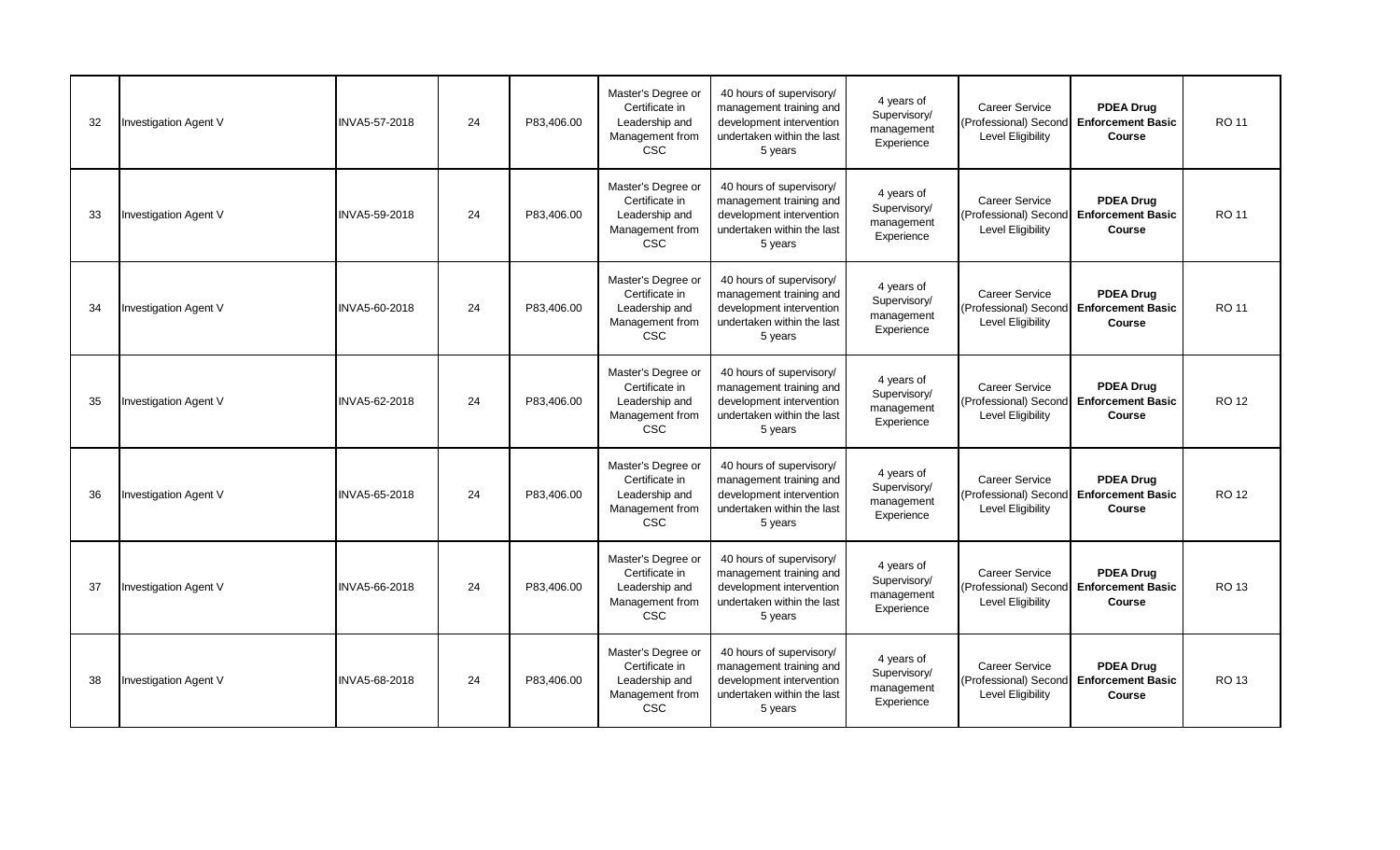| 39 | <b>Investigation Agent V</b>   | INVA5-69-2018        | 24 | P83,406.00 | Master's Degree or<br>Certificate in<br>Leadership and<br>Management from<br><b>CSC</b> | 40 hours of supervisory/<br>management training and<br>development intervention<br>undertaken within the last<br>5 years | 4 years of<br>Supervisory/<br>management<br>Experience | <b>Career Service</b><br>(Professional) Second<br><b>Level Eligibility</b> | <b>PDEA Drug</b><br><b>Enforcement Basic</b><br>Course        | <b>RO 13</b> |
|----|--------------------------------|----------------------|----|------------|-----------------------------------------------------------------------------------------|--------------------------------------------------------------------------------------------------------------------------|--------------------------------------------------------|----------------------------------------------------------------------------|---------------------------------------------------------------|--------------|
| 40 | Investigation Agent V          | <b>INVA5-70-2018</b> | 24 | P83.406.00 | Master's Degree or<br>Certificate in<br>Leadership and<br>Management from<br><b>CSC</b> | 40 hours of supervisory/<br>management training and<br>development intervention<br>undertaken within the last<br>5 years | 4 years of<br>Supervisory/<br>management<br>Experience | Career Service<br>(Professional) Second<br>Level Eligibility               | <b>PDEA Drug</b><br><b>Enforcement Basic</b><br>Course        | <b>RO 13</b> |
| 41 | <b>Investigation Agent V</b>   | <b>INVA5-73-2018</b> | 24 | P83.406.00 | Master's Degree or<br>Certificate in<br>Leadership and<br>Management from<br><b>CSC</b> | 40 hours of supervisory/<br>management training and<br>development intervention<br>undertaken within the last<br>5 years | 4 years of<br>Supervisory/<br>management<br>Experience | Career Service<br>(Professional) Second<br><b>Level Eligibility</b>        | <b>PDEA Drug</b><br><b>Enforcement Basic</b><br>Course        | ARMM         |
| 42 | <b>Investigation Agent V</b>   | <b>INVA5-74-2018</b> | 24 | P83.406.00 | Master's Degree or<br>Certificate in<br>Leadership and<br>Management from<br><b>CSC</b> | 40 hours of supervisory/<br>management training and<br>development intervention<br>undertaken within the last<br>5 years | 4 years of<br>Supervisory/<br>management<br>Experience | <b>Career Service</b><br>(Professional) Second<br><b>Level Eligibility</b> | <b>PDEA Drug</b><br><b>Enforcement Basic</b><br>Course        | <b>ARMM</b>  |
| 43 | <b>Investigation Agent V</b>   | <b>INVA5-75-2018</b> | 24 | P83.406.00 | Master's Degree or<br>Certificate in<br>Leadership and<br>Management from<br><b>CSC</b> | 40 hours of supervisory/<br>management training and<br>development intervention<br>undertaken within the last<br>5 years | 4 years of<br>Supervisory/<br>management<br>Experience | <b>Career Service</b><br>(Professional) Second<br>Level Eligibility        | <b>PDEA Drug</b><br><b>Enforcement Basic</b><br><b>Course</b> | <b>ARMM</b>  |
| 44 | Intelligence Officer IV        | INTEL04-43-2007      | 22 | P65,319.00 | Bachelor's Degree                                                                       | 16 hours of relevant<br>training                                                                                         | 3 years of relevant<br>experience                      | Career Service<br>(Professional) Second<br>Level Eligibility               | <b>PDEA Drug</b><br><b>Enforcement Basic</b><br>Course        | <b>ICFAS</b> |
| 45 | <b>Investigation Agent III</b> | INVA3-25-2007        | 22 | P65.319.00 | Bachelor's Degree<br>relevant to the job                                                | 16 hours of relevant<br>training                                                                                         | 3 years of relevant<br>experience                      | <b>Career Service</b><br>(Professional) Second<br><b>Level Eligibility</b> | <b>PDEA Drug</b><br><b>Enforcement Basic</b><br>Course        | POS/SES      |
| 46 | Investigation Agent III        | INVA3-18-2007        | 22 | P65.319.00 | Bachelor's Degree<br>relevant to the job                                                | 16 hours of relevant<br>training                                                                                         | 3 years of relevant<br>experience                      | Career Service<br>(Professional) Second<br>Level Eligibility               | <b>PDEA Drug</b><br><b>Enforcement Basic</b><br>Course        | <b>CAR</b>   |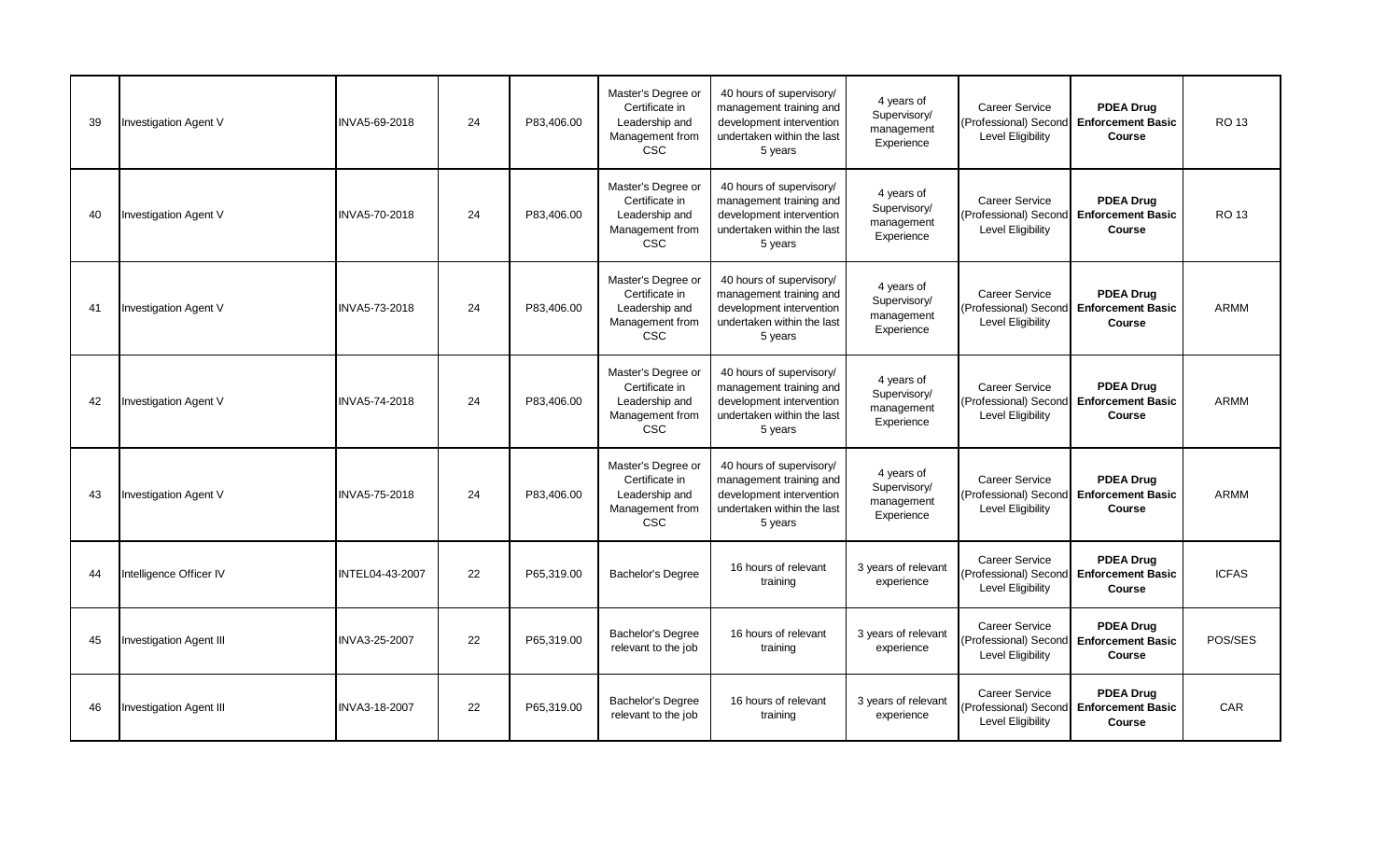| 47 | <b>Investigation Agent III</b> | INVA3-11-2007          | 22 | P65.319.00 | <b>Bachelor's Degree</b><br>relevant to the job | 16 hours of relevant<br>training | 3 years of relevant<br>experience | <b>Career Service</b><br>(Professional) Second Enforcement Basic<br>Level Eligibility | <b>PDEA Drug</b><br>Course                                            | RO 11           |
|----|--------------------------------|------------------------|----|------------|-------------------------------------------------|----------------------------------|-----------------------------------|---------------------------------------------------------------------------------------|-----------------------------------------------------------------------|-----------------|
| 48 | Special Investigator IV        | SPI4-75-2007           | 22 | P65.319.00 | Bachelor's Degree<br>relevant to the job        | 16 hours of relevant<br>training | 3 years of relevant<br>experience | <b>Career Service</b><br>(Professional) Second Enforcement Basic<br>Level Eligibility | <b>PDEA Drug</b><br>Course                                            | <b>IAS</b>      |
| 49 | Intelligence Officer III       | INTEL03-31-2007        | 18 | P40,637.00 | <b>Bachelor's Degree</b>                        | 8 hours of relevant training     | 2 years of relevant<br>experience | <b>Career Service</b><br>(Professional) Second Enforcement Basic<br>Level Eligibility | <b>PDEA Drug</b><br>Course                                            | <b>IIS</b>      |
| 50 | Intelligence Officer III       | <b>INTELO3-54-2007</b> | 18 | P40,637.00 | <b>Bachelor's Degree</b>                        | 8 hours of relevant training     | 2 years of relevant<br>experience | <b>Career Service</b><br>Level Eligibility                                            | <b>PDEA Drug</b><br>(Professional) Second Enforcement Basic<br>Course | <b>ICFAS</b>    |
| 51 | Intelligence Officer III       | <b>INTEL03-55-2007</b> | 18 | P40.637.00 | Bachelor's Degree                               | 8 hours of relevant training     | 2 years of relevant<br>experience | <b>Career Service</b><br>(Professional) Second Enforcement Basic<br>Level Eligibility | <b>PDEA Drug</b><br>Course                                            | <b>ICFAS</b>    |
| 52 | Intelligence Officer III       | INTEL03-22-2007        | 18 | P40.637.00 | <b>Bachelor's Degree</b>                        | 8 hours of relevant training     | 2 years of relevant<br>experience | <b>Career Service</b><br>Level Eligibility                                            | <b>PDEA Drug</b><br>(Professional) Second Enforcement Basic<br>Course | RO <sub>5</sub> |
| 53 | Intelligence Officer III       | INTEL03-52-2007        | 18 | P40,637.00 | Bachelor's Degree                               | 8 hours of relevant training     | 2 years of relevant<br>experience | Career Service<br>(Professional) Second Enforcement Basic<br>Level Eligibility        | <b>PDEA Drug</b><br>Course                                            | RO <sub>8</sub> |
| 54 | Intelligence Officer III       | INTEL03-48-2007        | 18 | P40,637.00 | <b>Bachelor's Degree</b>                        | 8 hours of relevant training     | 2 years of relevant<br>experience | Career Service<br>(Professional) Second Enforcement Basic<br>Level Eligibility        | <b>PDEA Drug</b><br>Course                                            | RO <sub>9</sub> |
| 55 | Intelligence Officer III       | INTEL03-50-2007        | 18 | P40.637.00 | Bachelor's Degree                               | 8 hours of relevant training     | 2 years of relevant<br>experience | <b>Career Service</b><br>Level Eligibility                                            | <b>PDEA Drug</b><br>Professional) Second Enforcement Basic<br>Course  | <b>RO 12</b>    |
| 56 | <b>Investigation Agent I</b>   | INVA1-24-2007          | 18 | P40,637.00 | Bachelor's Degree<br>relevant to the job        | 8 hours of relevant training     | 2 years of relevant<br>experience | <b>Career Service</b><br>(Professional) Second Enforcement Basic<br>Level Eligibility | <b>PDEA Drug</b><br>Course                                            | POS/SES         |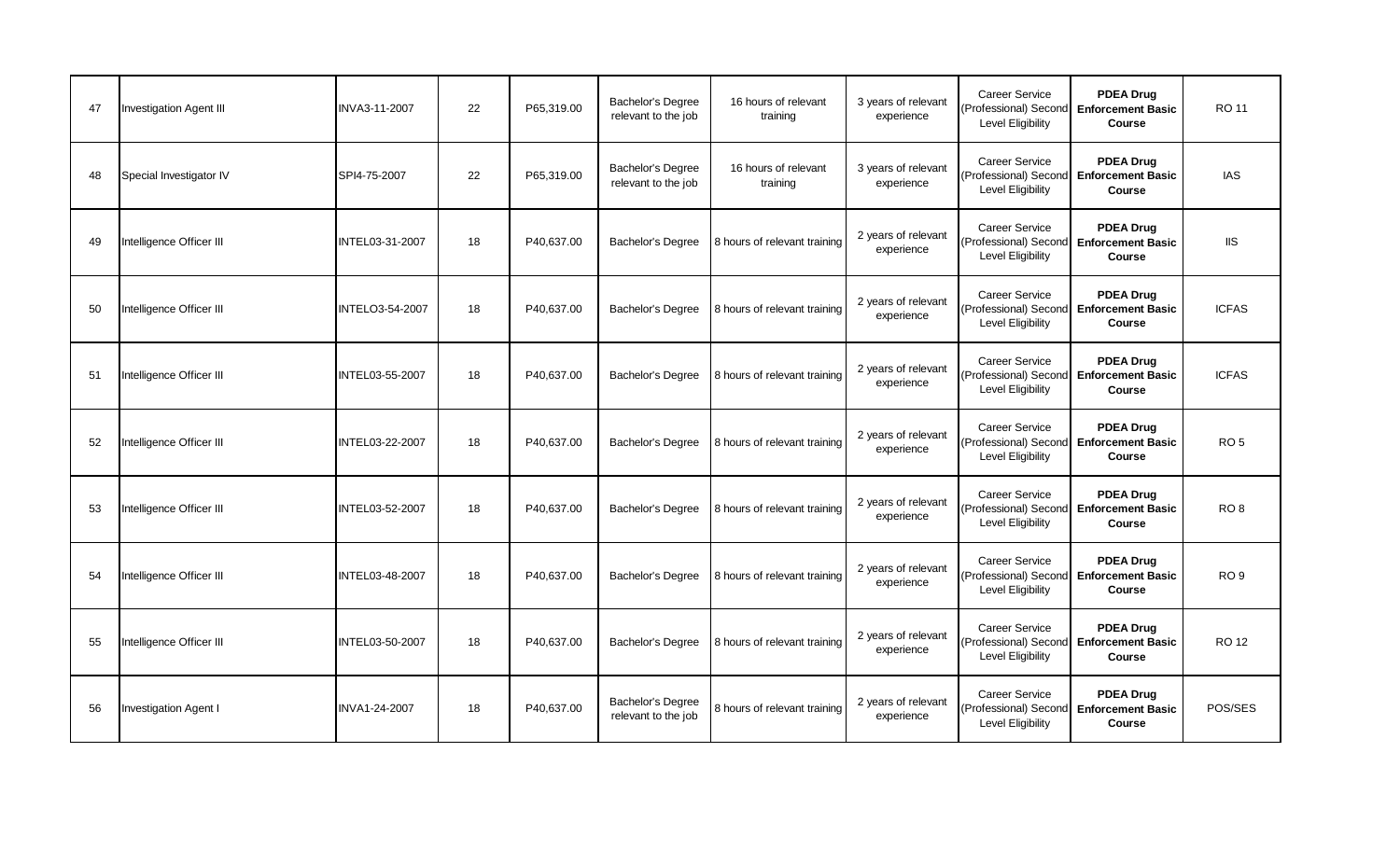| 57 | <b>Investigation Agent I</b> | INVA1-27-2007        | 18 | P40,637.00 | Bachelor's Degree<br>relevant to the job        | 8 hours of relevant training | 2 years of relevant<br>experience | Career Service<br>(Professional) Second Enforcement Basic<br><b>Level Eligibility</b>        | <b>PDEA Drug</b><br>Course                             | POS/SES         |
|----|------------------------------|----------------------|----|------------|-------------------------------------------------|------------------------------|-----------------------------------|----------------------------------------------------------------------------------------------|--------------------------------------------------------|-----------------|
| 58 | Investigation Agent I        | INVA1-174-2018       | 18 | P40.637.00 | <b>Bachelor's Degree</b><br>relevant to the job | 8 hours of relevant training | 2 years of relevant<br>experience | <b>Career Service</b><br>(Professional) Second<br><b>Level Eligibility</b>                   | <b>PDEA Drug</b><br><b>Enforcement Basic</b><br>Course | <b>RO-NCR</b>   |
| 59 | <b>Investigation Agent I</b> | INVA1-59-2007        | 18 | P40,637.00 | <b>Bachelor's Degree</b><br>relevant to the job | 8 hours of relevant training | 2 years of relevant<br>experience | <b>Career Service</b><br>(Professional) Second Enforcement Basic<br><b>Level Eligibility</b> | <b>PDEA Drug</b><br>Course                             | RO <sub>1</sub> |
| 60 | <b>Investigation Agent I</b> | INVA1-48-2007        | 18 | P40,637.00 | <b>Bachelor's Degree</b><br>relevant to the job | 8 hours of relevant training | 2 years of relevant<br>experience | <b>Career Service</b><br>(Professional) Second<br><b>Level Eligibility</b>                   | <b>PDEA Drug</b><br><b>Enforcement Basic</b><br>Course | <b>RO 4-A</b>   |
| 61 | <b>Investigation Agent I</b> | INVA1-50-2007        | 18 | P40,637.00 | Bachelor's Degree<br>relevant to the job        | 8 hours of relevant training | 2 years of relevant<br>experience | Career Service<br>(Professional) Second Enforcement Basic<br><b>Level Eligibility</b>        | <b>PDEA Drug</b><br>Course                             | <b>RO 4-A</b>   |
| 62 | <b>Investigation Agent I</b> | INVA1-37-2007        | 18 | P40.637.00 | <b>Bachelor's Degree</b><br>relevant to the job | 8 hours of relevant training | 2 years of relevant<br>experience | <b>Career Service</b><br>(Professional) Second<br><b>Level Eligibility</b>                   | <b>PDEA Drug</b><br><b>Enforcement Basic</b><br>Course | <b>RO 4-B</b>   |
| 63 | <b>Investigation Agent I</b> | <b>INVA1-76-2007</b> | 18 | P40,637.00 | Bachelor's Degree<br>relevant to the job        | 8 hours of relevant training | 2 years of relevant<br>experience | Career Service<br>(Professional) Second Enforcement Basic<br><b>Level Eligibility</b>        | <b>PDEA Drug</b><br>Course                             | RO <sub>8</sub> |
| 64 | <b>Investigation Agent I</b> | INVA1-78-2007        | 18 | P40.637.00 | <b>Bachelor's Degree</b><br>relevant to the job | 8 hours of relevant training | 2 years of relevant<br>experience | <b>Career Service</b><br>(Professional) Second Enforcement Basic<br>Level Eligibility        | <b>PDEA Drug</b><br>Course                             | RO <sub>8</sub> |
| 65 | <b>Investigation Agent I</b> | INVA1-70-2007        | 18 | P40.637.00 | <b>Bachelor's Degree</b><br>relevant to the job | 8 hours of relevant training | 2 years of relevant<br>experience | Career Service<br>(Professional) Second Enforcement Basic<br><b>Level Eligibility</b>        | <b>PDEA Drug</b><br>Course                             | RO <sub>9</sub> |
| 66 | <b>Investigation Agent I</b> | INVA1-53-2007        | 18 | P40,637.00 | <b>Bachelor's Degree</b><br>relevant to the job | 8 hours of relevant training | 2 years of relevant<br>experience | <b>Career Service</b><br>(Professional) Second<br><b>Level Eligibility</b>                   | <b>PDEA Drug</b><br><b>Enforcement Basic</b><br>Course | <b>RO 13</b>    |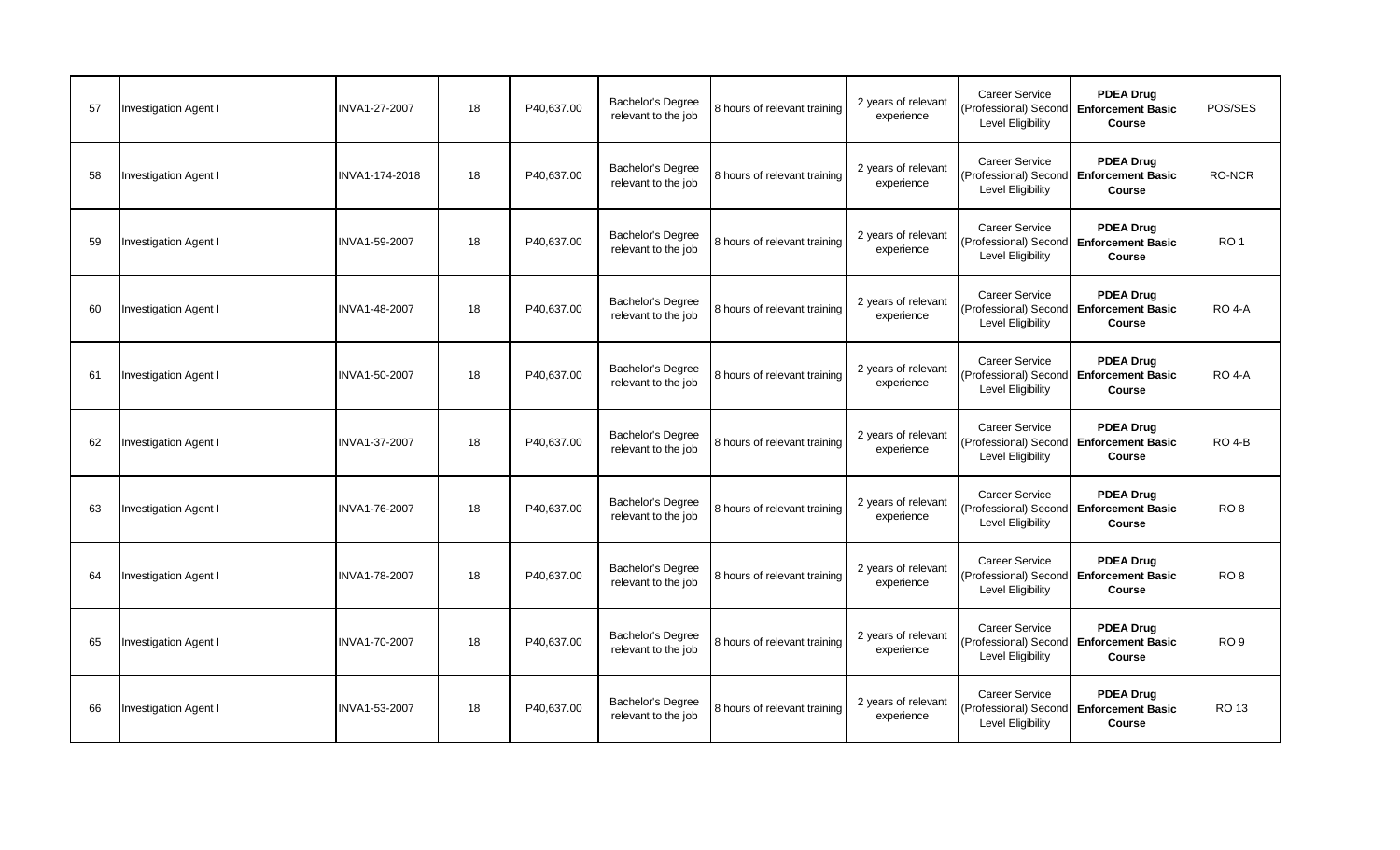| 67 | <b>Investigation Agent I</b> | INVA1-54-2007  | 18 | P40,637.00 | <b>Bachelor's Degree</b><br>relevant to the job | 8 hours of relevant training | 2 years of relevant<br>experience | Career Service<br>(Professional) Second Enforcement Basic<br><b>Level Eligibility</b> | <b>PDEA Drug</b><br>Course                             | <b>RO 13</b>    |
|----|------------------------------|----------------|----|------------|-------------------------------------------------|------------------------------|-----------------------------------|---------------------------------------------------------------------------------------|--------------------------------------------------------|-----------------|
| 68 | <b>Investigation Agent I</b> | INVA1-55-2007  | 18 | P40,637.00 | <b>Bachelor's Degree</b><br>relevant to the job | 8 hours of relevant training | 2 years of relevant<br>experience | <b>Career Service</b><br>(Professional) Second<br>Level Eligibility                   | <b>PDEA Drug</b><br><b>Enforcement Basic</b><br>Course | RO 13           |
| 69 | <b>Investigation Agent I</b> | INVA1-153-2018 | 18 | P40,637.00 | Bachelor's Degree<br>relevant to the job        | 8 hours of relevant training | 2 years of relevant<br>experience | <b>Career Service</b><br>(Professional) Second Enforcement Basic<br>Level Eligibility | <b>PDEA Drug</b><br>Course                             | <b>ARMM</b>     |
| 70 | <b>Investigation Agent I</b> | INVA1-30-2007  | 18 | P40,637.00 | <b>Bachelor's Degree</b><br>relevant to the job | 8 hours of relevant training | 2 years of relevant<br>experience | <b>Career Service</b><br>(Professional) Second<br>Level Eligibility                   | <b>PDEA Drug</b><br><b>Enforcement Basic</b><br>Course | <b>ARMM</b>     |
| 71 | Security Officer III         | SECO3-25-2007  | 18 | P40,637.00 | Bachelor's Degree<br>relevant to the job        | 8 hours of relevant training | 2 years of relevant<br>experience | Career Service<br>(Professional) Second Enforcement Basic<br><b>Level Eligibility</b> | <b>PDEA Drug</b><br>Course                             | RO <sub>1</sub> |
| 72 | Security Officer III         | SECO3-19-2007  | 18 | P40.637.00 | Bachelor's Degree<br>relevant to the job        | 8 hours of relevant training | 2 years of relevant<br>experience | <b>Career Service</b><br>(Professional) Second<br>Level Eligibility                   | <b>PDEA Drug</b><br><b>Enforcement Basic</b><br>Course | CAR             |
| 73 | Security Officer III         | SECO3-22-2007  | 18 | P40.637.00 | Bachelor's Degree<br>relevant to the job        | 8 hours of relevant training | 2 years of relevant<br>experience | Career Service<br>(Professional) Second Enforcement Basic<br>Level Eligibility        | <b>PDEA Drug</b><br>Course                             | <b>RO 4-A</b>   |
| 74 | Security Officer III         | SECO3-24-2007  | 18 | P40.637.00 | <b>Bachelor's Degree</b><br>relevant to the job | 8 hours of relevant training | 2 years of relevant<br>experience | Career Service<br>(Professional) Second Enforcement Basic<br>Level Eligibility        | <b>PDEA Drug</b><br>Course                             | <b>RO 10</b>    |
| 75 | Security Officer III         | SECO3-16-2007  | 18 | P40,637.00 | Bachelor's Degree<br>relevant to the job        | 8 hours of relevant training | 2 years of relevant<br>experience | <b>Career Service</b><br>(Professional) Second<br><b>Level Eligibility</b>            | <b>PDEA Drug</b><br><b>Enforcement Basic</b><br>Course | <b>ARMM</b>     |
| 76 | Special Investigator III     | SPI3-77-2007   | 18 | P40.637.00 | <b>Bachelor's Degree</b><br>relevant to the job | 8 hours of relevant training | 2 years of relevant<br>experience | <b>Career Service</b><br>(Professional) Second<br>Level Eligibility                   | <b>PDEA Drug</b><br><b>Enforcement Basic</b><br>Course | <b>IAS</b>      |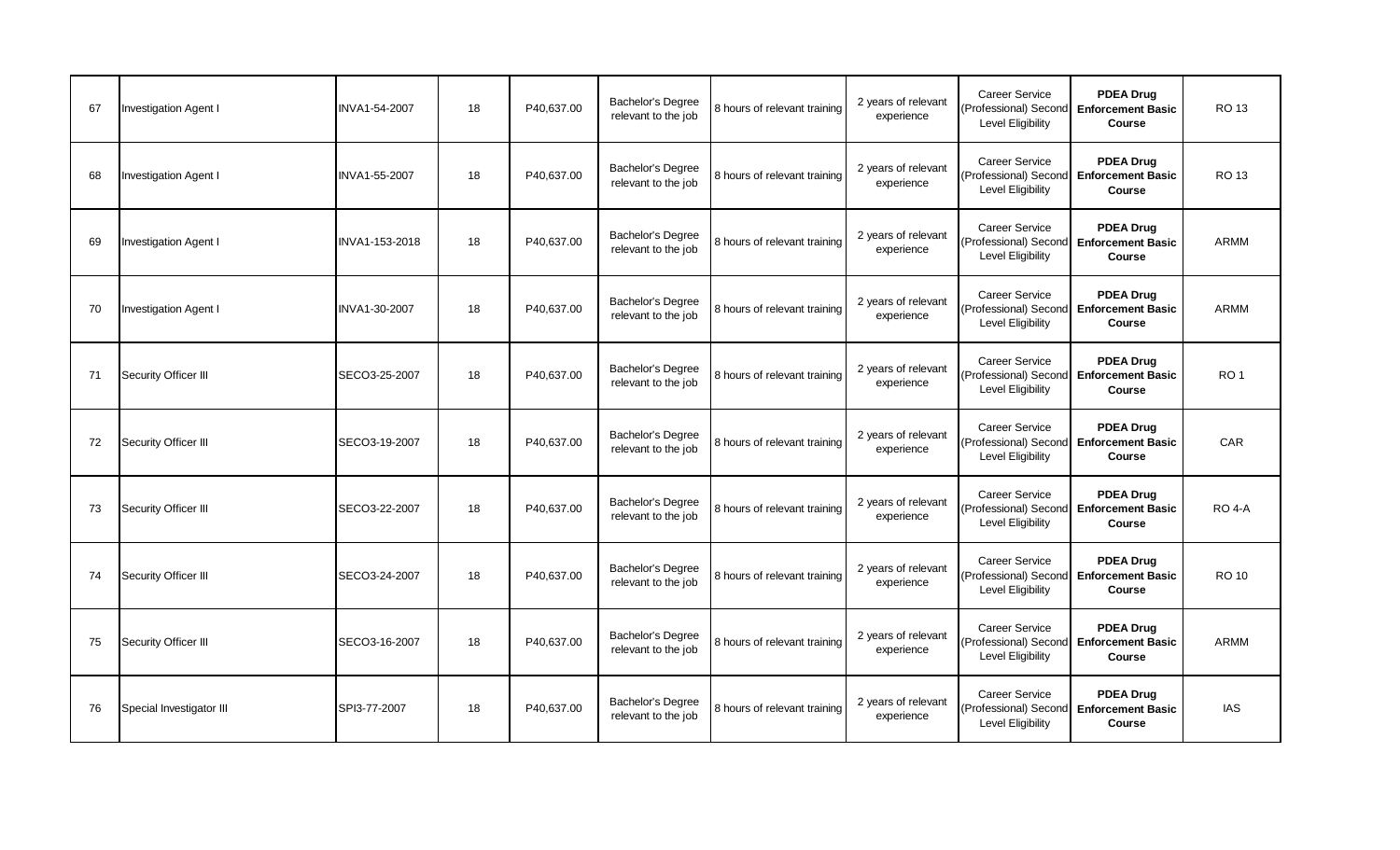| 77 | Intelligence Officer II | INTEL02-69-2007  | 15 | P30,531.00 | Bachelor's Degree        | 4 hours of relevant training | 1 years of relevant<br>experience | <b>Career Service</b><br>(Professional) Second Enforcement Basic<br><b>Level Eligibility</b> | <b>PDEA Drug</b><br>Course                             | <b>IIS</b>   |
|----|-------------------------|------------------|----|------------|--------------------------|------------------------------|-----------------------------------|----------------------------------------------------------------------------------------------|--------------------------------------------------------|--------------|
| 78 | Intelligence Officer II |                  | 15 | P30.531.00 | <b>Bachelor's Degree</b> | 4 hours of relevant training | 1 years of relevant<br>experience | Career Service<br>(Professional) Second<br>Level Eligibility                                 | <b>PDEA Drug</b><br><b>Enforcement Basic</b><br>Course | POS/SES      |
| 79 | Intelligence Officer II | INTEL02-17-2007  | 15 | P30,531.00 | <b>Bachelor's Degree</b> | 4 hours of relevant training | 1 years of relevant<br>experience | <b>Career Service</b><br>(Professional) Second Enforcement Basic<br>Level Eligibility        | <b>PDEA Drug</b><br>Course                             | POS/SES      |
| 80 | Intelligence Officer II | INTEL02-21-2007  | 15 | P30,531.00 | <b>Bachelor's Degree</b> | 4 hours of relevant training | 1 years of relevant<br>experience | <b>Career Service</b><br>(Professional) Second<br>Level Eligibility                          | <b>PDEA Drug</b><br><b>Enforcement Basic</b><br>Course | POS/SES      |
| 81 | Intelligence Officer II | INTEL02-32-2007  | 15 | P30,531.00 | Bachelor's Degree        | 4 hours of relevant training | 1 years of relevant<br>experience | Career Service<br>(Professional) Second Enforcement Basic<br><b>Level Eligibility</b>        | <b>PDEA Drug</b><br>Course                             | POS/SES      |
| 82 | Intelligence Officer II | INTEL02-34-2007  | 15 | P30.531.00 | <b>Bachelor's Degree</b> | 4 hours of relevant training | 1 years of relevant<br>experience | <b>Career Service</b><br>(Professional) Second<br>Level Eligibility                          | <b>PDEA Drug</b><br><b>Enforcement Basic</b><br>Course | POS/SES      |
| 83 | Intelligence Officer II | INTEL02-35-2007  | 15 | P30.531.00 | <b>Bachelor's Degree</b> | 4 hours of relevant training | 1 years of relevant<br>experience | <b>Career Service</b><br>(Professional) Second Enforcement Basic<br><b>Level Eligibility</b> | <b>PDEA Drug</b><br>Course                             | POS/SES      |
| 84 | Intelligence Officer II | INTEL02-36-2007  | 15 | P30,531.00 | <b>Bachelor's Degree</b> | 4 hours of relevant training | 1 years of relevant<br>experience | Career Service<br>(Professional) Second Enforcement Basic<br><b>Level Eligibility</b>        | <b>PDEA Drua</b><br>Course                             | POS/SES      |
| 85 | Intelligence Officer II | INTEL02-120-2007 | 15 | P30,531.00 | <b>Bachelor's Degree</b> | 4 hours of relevant training | 1 years of relevant<br>experience | <b>Career Service</b><br>(Professional) Second<br>Level Eligibility                          | <b>PDEA Drug</b><br><b>Enforcement Basic</b><br>Course | <b>ICFAS</b> |
| 86 | Intelligence Officer II | INTEL02-98-2007  | 15 | P30.531.00 | <b>Bachelor's Degree</b> | 4 hours of relevant training | 1 years of relevant<br>experience | <b>Career Service</b><br>(Professional) Second<br>Level Eligibility                          | <b>PDEA Drug</b><br><b>Enforcement Basic</b><br>Course | RO-NCR       |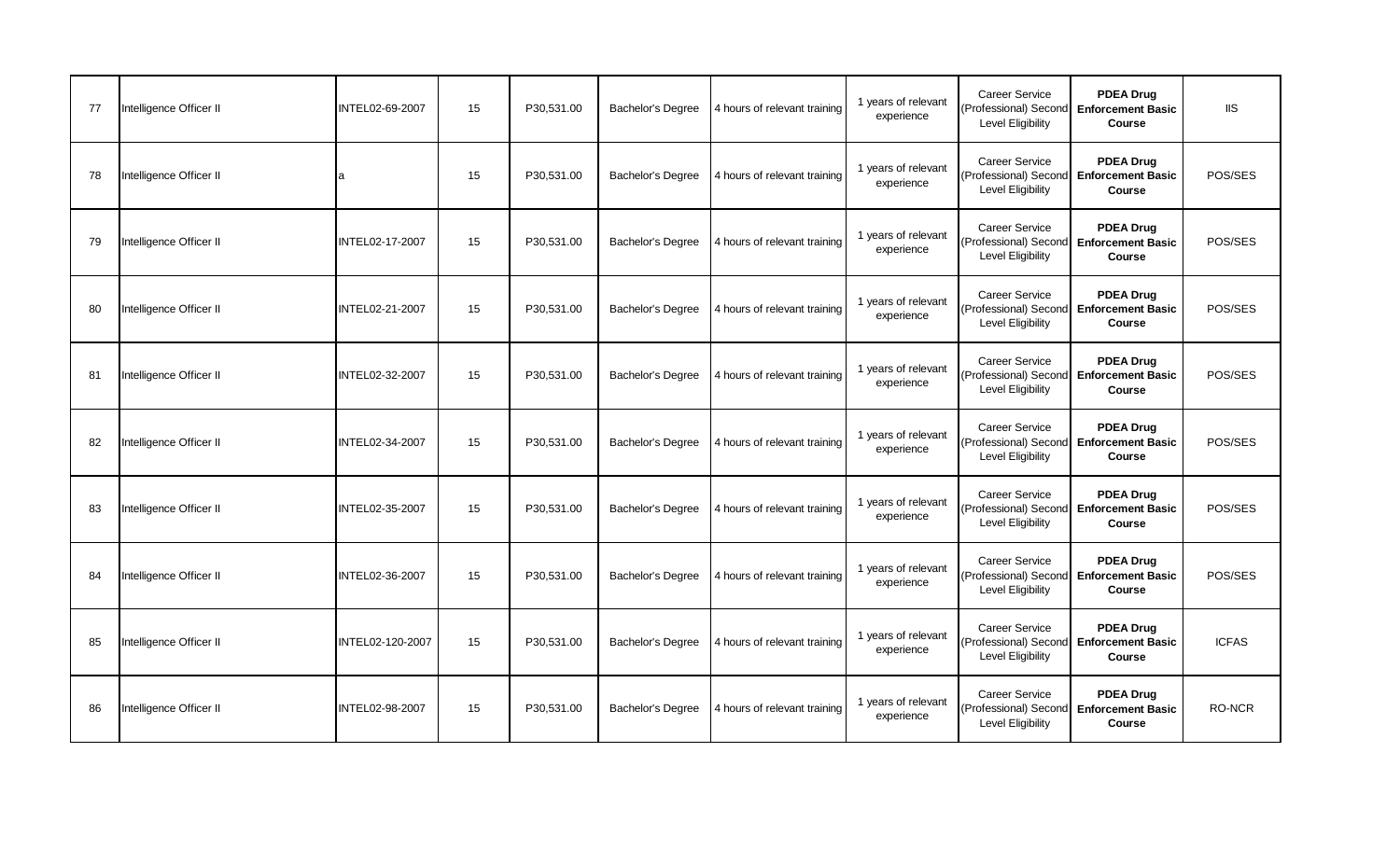| 87 | Intelligence Officer II | INTEL02-99-2007        | 15 | P30.531.00 | Bachelor's Degree        | 4 hours of relevant training | 1 years of relevant<br>experience | <b>Career Service</b><br>(Professional) Second Enforcement Basic<br>Level Eligibility | <b>PDEA Drug</b><br>Course                                            | RO-NCR          |
|----|-------------------------|------------------------|----|------------|--------------------------|------------------------------|-----------------------------------|---------------------------------------------------------------------------------------|-----------------------------------------------------------------------|-----------------|
| 88 | Intelligence Officer II | INTEL02-32-2018        | 15 | P30.531.00 | <b>Bachelor's Degree</b> | 4 hours of relevant training | 1 years of relevant<br>experience | <b>Career Service</b><br>(Professional) Second Enforcement Basic<br>Level Eligibility | <b>PDEA Drug</b><br>Course                                            | RO <sub>2</sub> |
| 89 | Intelligence Officer II | INTEL02-44-2007        | 15 | P30,531.00 | <b>Bachelor's Degree</b> | 4 hours of relevant training | 1 years of relevant<br>experience | <b>Career Service</b><br>(Professional) Second Enforcement Basic<br>Level Eligibility | <b>PDEA Drug</b><br>Course                                            | RO <sub>2</sub> |
| 90 | Intelligence Officer II | INTEL02-45-2007        | 15 | P30,531.00 | <b>Bachelor's Degree</b> | 4 hours of relevant training | 1 years of relevant<br>experience | <b>Career Service</b><br>Level Eligibility                                            | <b>PDEA Drug</b><br>(Professional) Second Enforcement Basic<br>Course | RO <sub>2</sub> |
| 91 | Intelligence Officer II | <b>INTEL02-59-2007</b> | 15 | P30.531.00 | Bachelor's Degree        | 4 hours of relevant training | 1 years of relevant<br>experience | <b>Career Service</b><br>(Professional) Second Enforcement Basic<br>Level Eligibility | <b>PDEA Drug</b><br>Course                                            | RO <sub>3</sub> |
| 92 | Intelligence Officer II | INTEL02-48-2007        | 15 | P30.531.00 | <b>Bachelor's Degree</b> | 4 hours of relevant training | 1 years of relevant<br>experience | <b>Career Service</b><br>Level Eligibility                                            | <b>PDEA Drug</b><br>(Professional) Second Enforcement Basic<br>Course | <b>RO 4-B</b>   |
| 93 | Intelligence Officer II | INTEL02-70-2018        | 15 | P30,531.00 | Bachelor's Degree        | 4 hours of relevant training | 1 years of relevant<br>experience | Career Service<br>(Professional) Second Enforcement Basic<br>Level Eligibility        | <b>PDEA Drug</b><br>Course                                            | RO <sub>5</sub> |
| 94 | Intelligence Officer II | INTEL02-12-2007        | 15 | P30,531.00 | <b>Bachelor's Degree</b> | 4 hours of relevant training | 1 years of relevant<br>experience | Career Service<br>(Professional) Second Enforcement Basic<br>Level Eligibility        | <b>PDEA Drug</b><br>Course                                            | RO <sub>6</sub> |
| 95 | Intelligence Officer II | INTEL02-13-2007        | 15 | P30,531.00 | Bachelor's Degree        | 4 hours of relevant training | 1 years of relevant<br>experience | <b>Career Service</b><br>Level Eligibility                                            | <b>PDEA Drug</b><br>Professional) Second Enforcement Basic<br>Course  | RO <sub>6</sub> |
| 96 | Intelligence Officer II | INTEL02-113-2007       | 15 | P30,531.00 | <b>Bachelor's Degree</b> | 4 hours of relevant training | 1 years of relevant<br>experience | Career Service<br>(Professional) Second Enforcement Basic<br>Level Eligibility        | <b>PDEA Drug</b><br>Course                                            | RO <sub>7</sub> |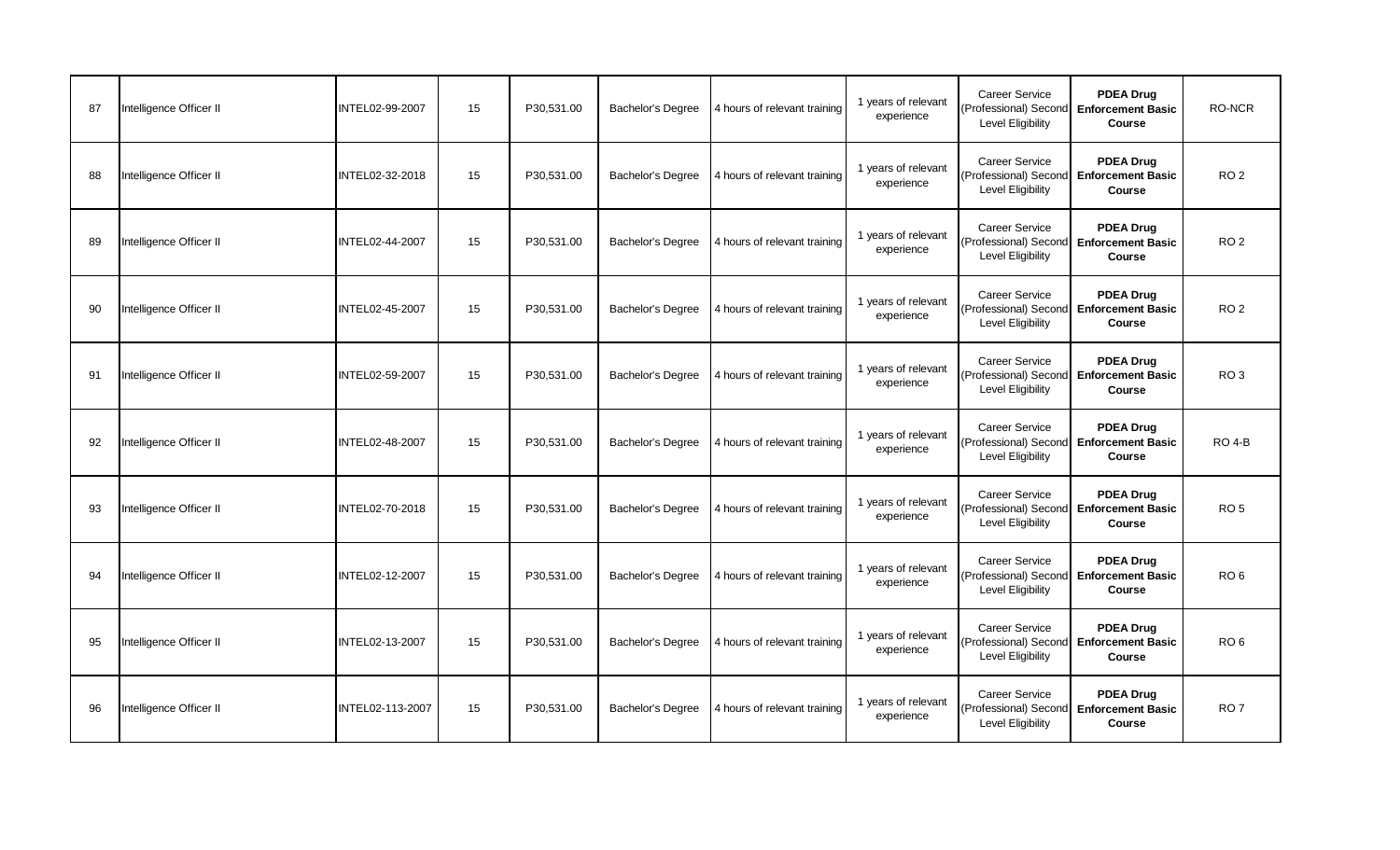| 97  | Intelligence Officer II                        | INTEL02-117-2007       | 15 | P30,531.00 | <b>Bachelor's Degree</b> | 4 hours of relevant training | 1 years of relevant<br>experience | <b>Career Service</b><br>Level Eligibility                                            | <b>PDEA Drug</b><br>(Professional) Second Enforcement Basic<br>Course | RO <sub>8</sub> |
|-----|------------------------------------------------|------------------------|----|------------|--------------------------|------------------------------|-----------------------------------|---------------------------------------------------------------------------------------|-----------------------------------------------------------------------|-----------------|
| 98  | Intelligence Officer II                        | INTEL02-107-2007       | 15 | P30.531.00 | <b>Bachelor's Degree</b> | 4 hours of relevant training | 1 years of relevant<br>experience | <b>Career Service</b><br>(Professional) Second Enforcement Basic<br>Level Eligibility | <b>PDEA Drug</b><br>Course                                            | RO <sub>9</sub> |
| 99  | Intelligence Officer II                        | INTEL02-90-2007        | 15 | P30,531.00 | <b>Bachelor's Degree</b> | 4 hours of relevant training | 1 years of relevant<br>experience | <b>Career Service</b><br>(Professional) Second Enforcement Basic<br>Level Eligibility | <b>PDEA Drug</b><br>Course                                            | <b>RO 10</b>    |
| 100 | Intelligence Officer II                        | INTEL02-9-2007         | 15 | P30,531.00 | <b>Bachelor's Degree</b> | 4 hours of relevant training | 1 years of relevant<br>experience | <b>Career Service</b><br>Level Eligibility                                            | <b>PDEA Drug</b><br>(Professional) Second Enforcement Basic<br>Course | RO 11           |
| 101 | Intelligence Officer II                        | <b>INTEL02-11-2007</b> | 15 | P30.531.00 | Bachelor's Degree        | 4 hours of relevant training | 1 years of relevant<br>experience | <b>Career Service</b><br>(Professional) Second Enforcement Basic<br>Level Eligibility | <b>PDEA Drug</b><br>Course                                            | RO 11           |
| 102 | Intelligence Officer II                        | INTEL02-115-2007       | 15 | P30.531.00 | <b>Bachelor's Degree</b> | 4 hours of relevant training | 1 years of relevant<br>experience | <b>Career Service</b><br>Level Eligibility                                            | <b>PDEA Drug</b><br>(Professional) Second Enforcement Basic<br>Course | RO 12           |
| 103 | Intelligence Officer II                        | INTEL02-153-2018       | 15 | P30,531.00 | Bachelor's Degree        | 4 hours of relevant training | 1 years of relevant<br>experience | Career Service<br>(Professional) Second Enforcement Basic<br>Level Eligibility        | <b>PDEA Drug</b><br>Course                                            | RO 13           |
| 104 | Intelligence Officer II                        | INTEL02-158-2018       | 15 | P30,531.00 | <b>Bachelor's Degree</b> | 4 hours of relevant training | 1 years of relevant<br>experience | Career Service<br>(Professional) Second Enforcement Basic<br>Level Eligibility        | <b>PDEA Drug</b><br>Course                                            | ARMM            |
| 105 | Intelligence Officer II                        | INTEL02-166-2018       | 15 | P30,531.00 | Bachelor's Degree        | 4 hours of relevant training | 1 years of relevant<br>experience | <b>Career Service</b><br>Level Eligibility                                            | <b>PDEA Drug</b><br>Professional) Second Enforcement Basic<br>Course  | ARMM            |
| 106 | Intelligence Officer II (Intelligence Analyst) | INTEL02-71-2007        | 15 | P30,531.00 | <b>Bachelor's Degree</b> | 4 hours of relevant training | 1 years of relevant<br>experience | <b>Career Service</b><br>(Professional) Second Enforcement Basic<br>Level Eligibility | <b>PDEA Drug</b><br>Course                                            | <b>IIS</b>      |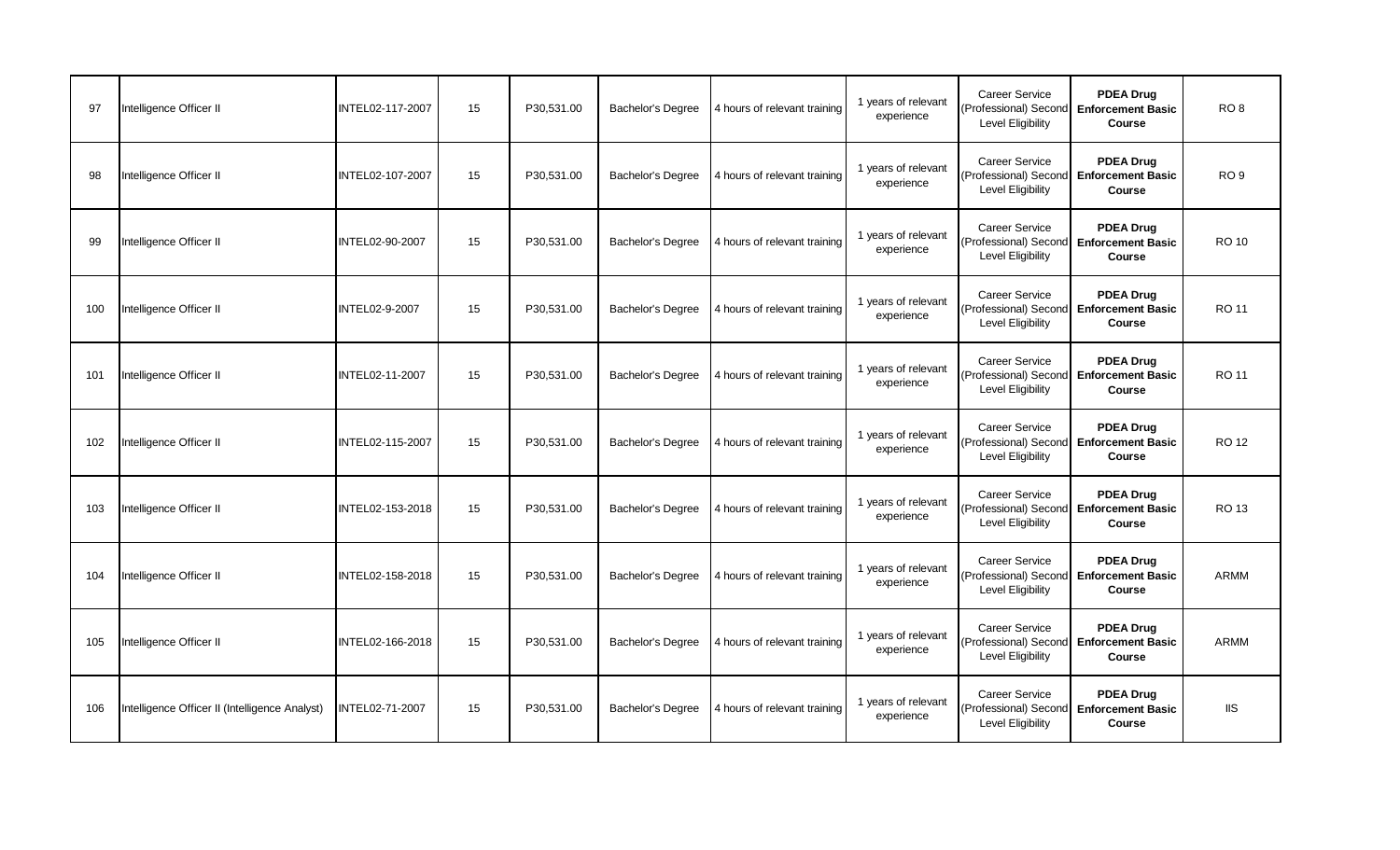| 107 | Intelligence Officer II (Intelligence Analyst) | INTEL02-77-2007 | 15 | P30,531.00 | Bachelor's Degree                               | 4 hours of relevant training | 1 years of relevant<br>experience | <b>Career Service</b><br>Level Eligibility                                            | <b>PDEA Drug</b><br>(Professional) Second Enforcement Basic<br>Course       | <b>IIS</b>      |
|-----|------------------------------------------------|-----------------|----|------------|-------------------------------------------------|------------------------------|-----------------------------------|---------------------------------------------------------------------------------------|-----------------------------------------------------------------------------|-----------------|
| 108 | Intelligence Officer II (Intelligence Analyst) | INTEL02-79-2007 | 15 | P30.531.00 | <b>Bachelor's Degree</b>                        | 4 hours of relevant training | 1 years of relevant<br>experience | <b>Career Service</b><br>Level Eligibility                                            | <b>PDEA Drug</b><br>(Professional) Second Enforcement Basic<br>Course       | <b>IIS</b>      |
| 109 | Intelligence Officer II (Intelligence Analyst) | INTEL02-80-2007 | 15 | P30,531.00 | <b>Bachelor's Degree</b>                        | 4 hours of relevant training | 1 years of relevant<br>experience | <b>Career Service</b><br>(Professional) Second<br>Level Eligibility                   | <b>PDEA Drug</b><br><b>Enforcement Basic</b><br>Course                      | <b>IIS</b>      |
| 110 | Intelligence Officer II (Intelligence Analyst) | INTEL02-81-2007 | 15 | P30,531.00 | <b>Bachelor's Degree</b>                        | 4 hours of relevant training | 1 years of relevant<br>experience | <b>Career Service</b><br>Level Eligibility                                            | <b>PDEA Drug</b><br>Professional) Second Enforcement Basic<br><b>Course</b> | <b>IIS</b>      |
| 111 | Intelligence Officer II (Intelligence Analyst) | INTEL02-82-2007 | 15 | P30.531.00 | <b>Bachelor's Degree</b>                        | 4 hours of relevant training | 1 years of relevant<br>experience | <b>Career Service</b><br>(Professional) Second Enforcement Basic<br>Level Eligibility | <b>PDEA Drug</b><br>Course                                                  | <b>IIS</b>      |
| 112 | Internal Auditor II                            | IAUD2-33-2007   | 15 | P30.531.00 | Bachelor's Degree<br>relevant to the job        | 4 hours of relevant training | 1 year of relevant<br>experience  | <b>Career Service</b><br>(Professional) Second<br>Level Eligibility                   | <b>PDEA Drug</b><br><b>Enforcement Basic</b><br>Course                      | <b>ODG</b>      |
| 113 | Project Development Officer II                 | PDO2-33-2007    | 15 | P30,531.00 | Bachelor's Degree<br>relevant to the job        | 4 hours of relevant training | 1 year of relevant<br>experience  | <b>Career Service</b><br>Level Eligibility                                            | <b>PDEA Drug</b><br>(Professional) Second Enforcement Basic<br>Course       | <b>POS</b>      |
| 114 | Security Officer II                            | SECO2-48-2007   | 15 | P30,531.00 | <b>Bachelor's Degree</b><br>relevant to the job | 4 hours of relevant training | 1 year of relevant<br>experience  | <b>Career Service</b><br>Level Eligibility                                            | <b>PDEA Drug</b><br>(Professional) Second Enforcement Basic<br>Course       | <b>LS</b>       |
| 115 | Security Officer II                            | SECO2-70-2007   | 15 | P30,531.00 | Bachelor's Degree<br>relevant to the job        | 4 hours of relevant training | 1 year of relevant<br>experience  | <b>Career Service</b><br>Level Eligibility                                            | <b>PDEA Drug</b><br>Professional) Second Enforcement Basic<br>Course        | RO-NCR          |
| 116 | Security Officer II                            | SECO2-58-2007   | 15 | P30,531.00 | Bachelor's Degree<br>relevant to the job        | 4 hours of relevant training | 1 year of relevant<br>experience  | <b>Career Service</b><br>Level Eligibility                                            | <b>PDEA Drug</b><br>(Professional) Second Enforcement Basic<br>Course       | RO <sub>3</sub> |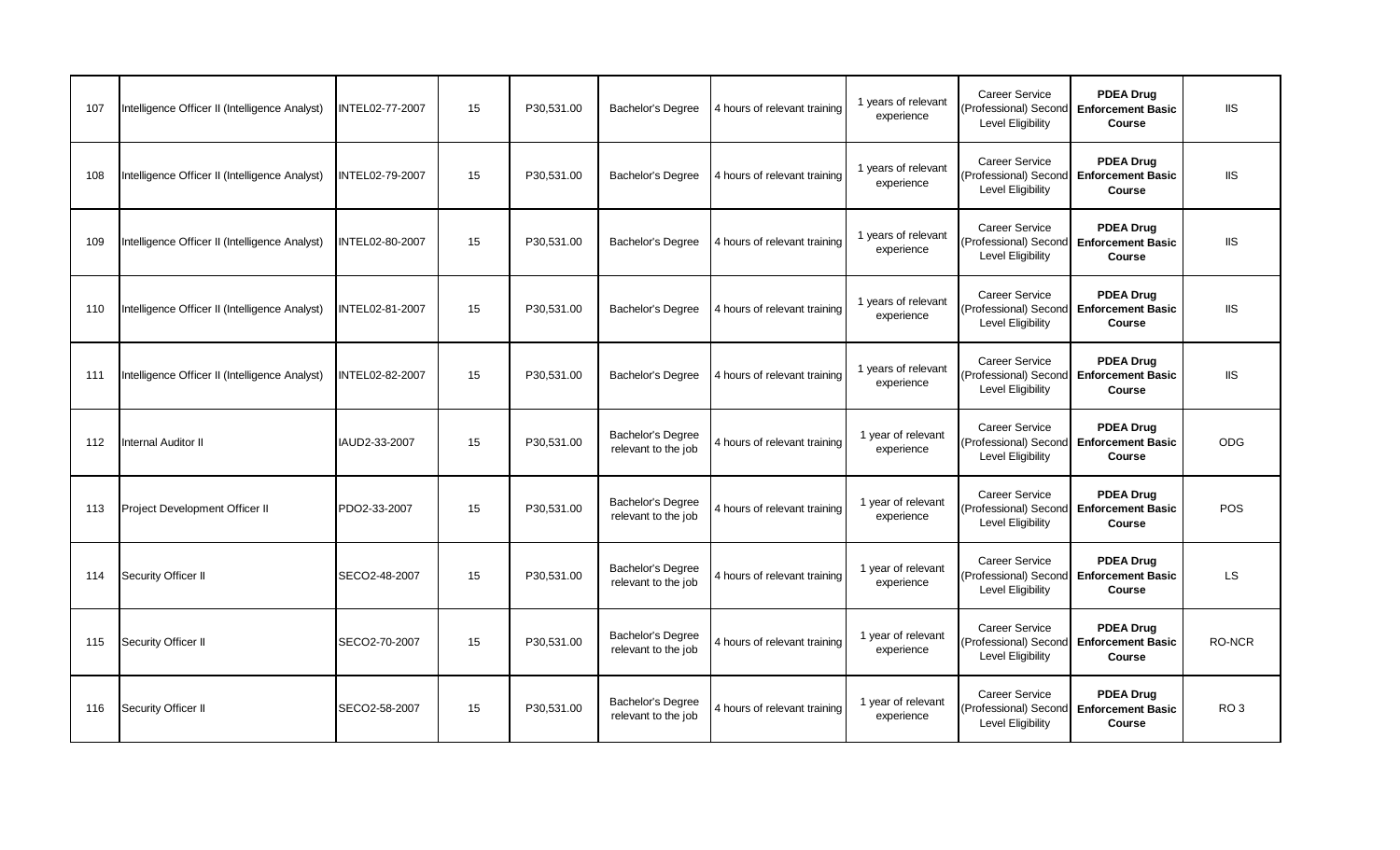| 117 | Security Officer II     | SECO2-59-2007 | 15 | P30,531.00 | Bachelor's Degree<br>relevant to the job        | 4 hours of relevant training | 1 year of relevant<br>experience  | <b>Career Service</b><br>(Professional) Second Enforcement Basic<br>Level Eligibility        | <b>PDEA Drug</b><br>Course                                    | RO <sub>3</sub> |
|-----|-------------------------|---------------|----|------------|-------------------------------------------------|------------------------------|-----------------------------------|----------------------------------------------------------------------------------------------|---------------------------------------------------------------|-----------------|
| 118 | Security Officer II     | SECO2-60-2007 | 15 | P30.531.00 | <b>Bachelor's Degree</b><br>relevant to the job | 4 hours of relevant training | 1 year of relevant<br>experience  | <b>Career Service</b><br>(Professional) Second<br><b>Level Eligibility</b>                   | <b>PDEA Drug</b><br><b>Enforcement Basic</b><br>Course        | RO <sub>5</sub> |
| 119 | Security Officer II     | SECO2-75-2007 | 15 | P30,531.00 | <b>Bachelor's Degree</b><br>relevant to the job | 4 hours of relevant training | 1 year of relevant<br>experience  | <b>Career Service</b><br>(Professional) Second Enforcement Basic<br><b>Level Eligibility</b> | <b>PDEA Drug</b><br>Course                                    | RO <sub>9</sub> |
| 120 | Security Officer II     | SECO2-44-2007 | 15 | P30,531.00 | <b>Bachelor's Degree</b><br>relevant to the job | 4 hours of relevant training | 1 year of relevant<br>experience  | Career Service<br>(Professional) Second Enforcement Basic<br>Level Eligibility               | <b>PDEA Drug</b><br>Course                                    | RO 11           |
| 121 | Security Officer II     | SECO2-77-2007 | 15 | P30,531.00 | Bachelor's Degree<br>relevant to the job        | 4 hours of relevant training | 1 year of relevant<br>experience  | Career Service<br>(Professional) Second Enforcement Basic<br><b>Level Eligibility</b>        | <b>PDEA Drug</b><br>Course                                    | <b>RO 12</b>    |
| 122 | Security Officer II     | SECO2-51-2007 | 15 | P30.531.00 | <b>Bachelor's Degree</b><br>relevant to the job | 4 hours of relevant training | 1 year of relevant<br>experience  | <b>Career Service</b><br>(Professional) Second<br>Level Eligibility                          | <b>PDEA Drug</b><br><b>Enforcement Basic</b><br><b>Course</b> | <b>ARMM</b>     |
| 123 | Special Investigator II | SPI2-39-2007  | 15 | P30,531.00 | Bachelor's Degree<br>relevant to the job        | 4 hours of relevant training | 1 years of relevant<br>experience | Career Service<br>(Professional) Second Enforcement Basic<br>Level Eligibility               | <b>PDEA Drug</b><br>Course                                    | <b>IAS</b>      |
| 124 | Special Investigator II | SPI2-56-2007  | 15 | P30.531.00 | <b>Bachelor's Degree</b><br>relevant to the job | 4 hours of relevant training | 1 years of relevant<br>experience | <b>Career Service</b><br>(Professional) Second Enforcement Basic<br>Level Eligibility        | <b>PDEA Drug</b><br>Course                                    | CS.             |
| 125 | Special Investigator II | SPI2-45-2007  | 15 | P30.531.00 | Bachelor's Degree<br>relevant to the job        | 4 hours of relevant training | 1 years of relevant<br>experience | Career Service<br>(Professional) Second Enforcement Basic<br><b>Level Eligibility</b>        | <b>PDEA Drug</b><br>Course                                    | RO-NCR          |
| 126 | Special Investigator II | SPI2-27-2007  | 15 | P30,531.00 | <b>Bachelor's Degree</b><br>relevant to the job | 4 hours of relevant training | 1 years of relevant<br>experience | <b>Career Service</b><br>(Professional) Second<br>Level Eligibility                          | <b>PDEA Drug</b><br><b>Enforcement Basic</b><br>Course        | CAR             |